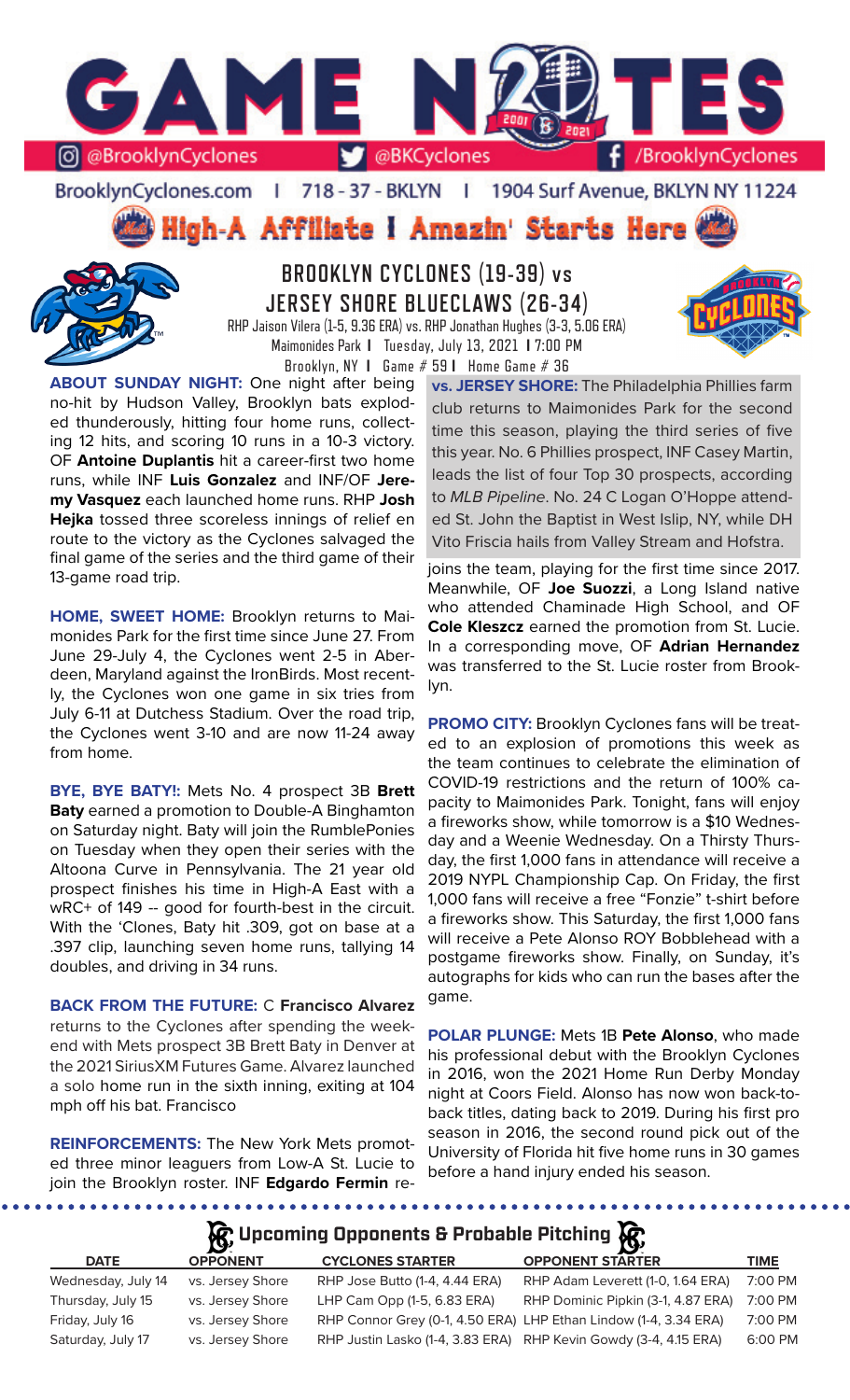**JULY 13 VS JERSEY SHORE STARTING PITCHER PAGE 2**



LAST TIME OUT: Vilera yielded three home runs against Hudson Valley on Tuesday night at Dutchess Stadium in a 9-7 Cyclones loss.

**HOME RUN HAPPY:** Vilera has surrendered the most home runs in the minor leagues (17), sitting two home runs higher than the three pitchers who are second (15). The Venezuelan has allowed a career-high 17 home runs in just 41 1/3 innings. In fact, prior to this season, Vilera had allowed 12 home runs over the first four years of his career (2016-2019).

**WELCOME BACK:** Vilera puts on a Cyclones uniform for the third season as a pro. The right hander spent 2018 and parts of 2019 with the Cyclones. With Brooklyn in 2018, he was named a Baseball America Short-Season All-Star and a New York-Penn League Mid-Season All-Star.

**FREQUENT FLYER:** Pitched for four different Mets affiliates in 2019...Started the year with Columbia (A) and made four outings...Threw a long relief outing for St. Lucie (A+) piggybacking behind Ervin Santana before joining Brooklyn in June...Made a spot start for Binghamton (AA) on June 26, 2019.

**NYPL STUD:** Turned in an immaculate 2018 campaign with the Cyclones, earning an NYPL All-Star and *Baseball America* Short-Season All-Star nods with a league-leading 1.83 earned run average...Fanned 78 in 73.2 innings, allowing three earned runs or fewer in 12 of 13 starts.

**CARACAS KID:** Hails from the capital and largest city in Venezuela...A city of more than 1.9 million people.

|             | <b>Brooklyn Cyclones</b> |            |     |   |                |                |                |                |                |            |
|-------------|--------------------------|------------|-----|---|----------------|----------------|----------------|----------------|----------------|------------|
| <b>DATE</b> | <b>OPP</b>               | <b>DEC</b> | ΙP  | н | R              | ER             | BB             | κ              | <b>HR</b>      | <b>AVG</b> |
| 7/6         | @HV                      |            | 4.0 | 8 | 5              | 5              | 1              | $\overline{2}$ | 3              | .317       |
| 6/30        | @ ABD                    | W          | 5.0 | 5 | 3              | 3              | 1              | 1              | O              | .303       |
| 6/22        | <b>JS</b>                |            | 2.2 | 7 | 7              | 7              | 3              | 2              | $\overline{2}$ | .310       |
| 6/16        | @ WIL                    |            | 5.0 | 4 | $\overline{2}$ | $\overline{2}$ | 1              | 2              | 0              | .288       |
| 6/11        | HV                       | L          | 3.2 | 7 | 7              | 6              | 3              | 3              | $\overline{2}$ | .304       |
| 6/4         | $@$ JS                   |            | 4.2 | 5 | 4              | 4              | O              | 7              | 4              | .290       |
| 5/27        | <b>ABD</b>               |            | 41  | 6 | 5              | 3              | 3              | 5              | 1              | .301       |
| 5/20        | HV                       | L          | 5.0 | 3 | 3              | $\overline{2}$ | $\overline{2}$ | 3              | 1              | .296       |
| 5/15        | @GVL                     |            | 4.0 | 4 | 4              | 4              | O              | 7              | 2              | .371       |
| 5/7         | @ASH                     | L          | 3.0 | 9 | 9              | 7              | 3              | 3              | 2              | .500       |
|             | K%                       |            |     |   | BB%            |                |                |                | HR/9           |            |
|             | 4700                     |            |     |   | ∩ ¬∩           |                |                |                | ה ה            |            |

| 17.9%        | 8.7%  | 3.38       |
|--------------|-------|------------|
| <b>BABIP</b> | GB%   | <b>FIP</b> |
| .303         | 46.8% | 8.21       |

### **VILERA'S SEASON AND CAREER HIGHS**

| 2021 Season                 |                              | Career                         |
|-----------------------------|------------------------------|--------------------------------|
| 7 (2x, 6/4 at Jersey Shore) | <b>Strikeouts</b>            | 9 (3x, 5/4/21 at Asheville)    |
| None                        | <b>Double Digit K Games</b>  | None                           |
| 9 (5/7 at Asheville)        | <b>High Hits, Game</b>       | 9 (5/4/21 at Asheville)        |
| 4 (6/4 at Jersey Shore)     | <b>High HR, Game</b>         | 4 (6/4/21 at Jersey Shore)     |
| 9 (5/7 at Asheville)        | <b>High Runs, Game</b>       | 9 (5/4/21 at Asheville)        |
| 3 (5/7 at Asheville)        | <b>High Walks, Game</b>      | 4 (7x, 7/19/19 vs. Mahon.Val.) |
| 5 (5/20 vs. Aberdeen)       | <b>Innings Pitched, Game</b> | 7 (8x, 8/20/18 at Tri-City)    |
| None                        | <b>Complete Games</b>        | 7/17/17 v. GCL Nats (7 IP)     |
| None                        | <b>Shutouts</b>              | 7/17/17 v. GCL Nats (7 IP)     |
|                             |                              |                                |

- 9 (5/7 at Asheville) **High Hits, Game** 9 (5/4/21 at Asheville) **R, Game** 4 (6/4/21 at Jersey Shore)<br>**ns, Game** 9 (5/4/21 at Asheville)
- **ched, Game** 7 (8x, 8/20/18 at Tri-City)<br>**e Games** 7/17/17 v. GCL Nats (7 IP)

|             |    | <b>CATCHER ERA</b> |            |            |
|-------------|----|--------------------|------------|------------|
| <b>NAME</b> | G  | ER                 | <b>INN</b> | <b>ERA</b> |
| Alvarez     | 18 | 86                 | 139        | 5.57       |
| Mena        | 9  | 36                 | 73         | 4.44       |
| Senger      | 9  | 44                 | 81         | 4.89       |
| Uriarte     | 20 | 79                 | 150.1      | 4.73       |

| <b>CYCLONES STARTING PITCHER BREAKDOWN</b> |    |                                                       |    |     |         |  |  |  |
|--------------------------------------------|----|-------------------------------------------------------|----|-----|---------|--|--|--|
| <b>STARTER</b>                             |    | <b>GS Quality StartsRun SupportRS/Start BC Record</b> |    |     |         |  |  |  |
| Butto, Jose                                | 10 |                                                       | 41 | 4.1 | $4-6$   |  |  |  |
| Grey, Connor                               | 3  | O                                                     | 15 | 5.0 | $2 - 1$ |  |  |  |
| Griffin, David                             |    | $\Omega$                                              | 8  | 8.0 | $O-1$   |  |  |  |
| Kisena, Alec                               | 10 | $\Omega$                                              | 48 | 4.8 | $3 - 7$ |  |  |  |
| Lasko, Justin                              | 6  | 4                                                     | 22 | 3.7 | $1-6$   |  |  |  |
| Opp, Cam                                   |    |                                                       | 21 | 3.0 | $2 - 5$ |  |  |  |
| Parsons, Hunter                            |    | O                                                     | 5  | 5.0 | $1 - 0$ |  |  |  |
| Rojas, Oscar                               | 4  | O                                                     | 21 | 5.3 | $1-3$   |  |  |  |
| Vilera, Jaison                             | 10 | O                                                     | 41 | 4.1 | $1-9$   |  |  |  |
| Walker, Josh                               | 4  |                                                       | 27 | 6.8 | $3-1$   |  |  |  |
| REAKDOWN                                   |    |                                                       |    |     |         |  |  |  |

|                  | BROOKLYN CYCLONES PITCHING BREAKDOWN |  |  |  |  |  |  |  |  |                               |                                                           |                                                       |  |  |  |  |  |                               |
|------------------|--------------------------------------|--|--|--|--|--|--|--|--|-------------------------------|-----------------------------------------------------------|-------------------------------------------------------|--|--|--|--|--|-------------------------------|
|                  |                                      |  |  |  |  |  |  |  |  | W-L ERA IP H R ER BB K HR AVG |                                                           |                                                       |  |  |  |  |  | W-L ERA IP H R ER BB K HR AVG |
| <b>STARTERS</b>  |                                      |  |  |  |  |  |  |  |  |                               | 8-27  5.85  258.1  269  188  168  95  263  47  .264  HOME | 8-15 3.94 201.0 170 102 88 89 204 13 .230             |  |  |  |  |  |                               |
| <b>RELIEVERS</b> |                                      |  |  |  |  |  |  |  |  |                               | 10-12  3.63  220.2  185  113  89  126  236  9  .227  ROAD | 11-24  5.44  283.0  287  201  171  133  298  43  .258 |  |  |  |  |  |                               |
| <b>TOTAL</b>     |                                      |  |  |  |  |  |  |  |  |                               | 19-39 4.72 484.0457 303 254 222 502 56 .247 TOTAL         | 19-39 4.72 484.0457 303 254 222 502 56 .247           |  |  |  |  |  |                               |

**BULLPEN NOTES**

-LHP Andrew Edwards owns the highest reliever strikeout rate (30.0%)

-RHP Josh Hejka sports a bullpen-lowest 5.0 BB%

-RHP Josh Hejka's 3.17 FIP is the lowest in the Cyclones bullpen.

-RHP Hunter Parsons has a bullpen-lowest .237 BABIP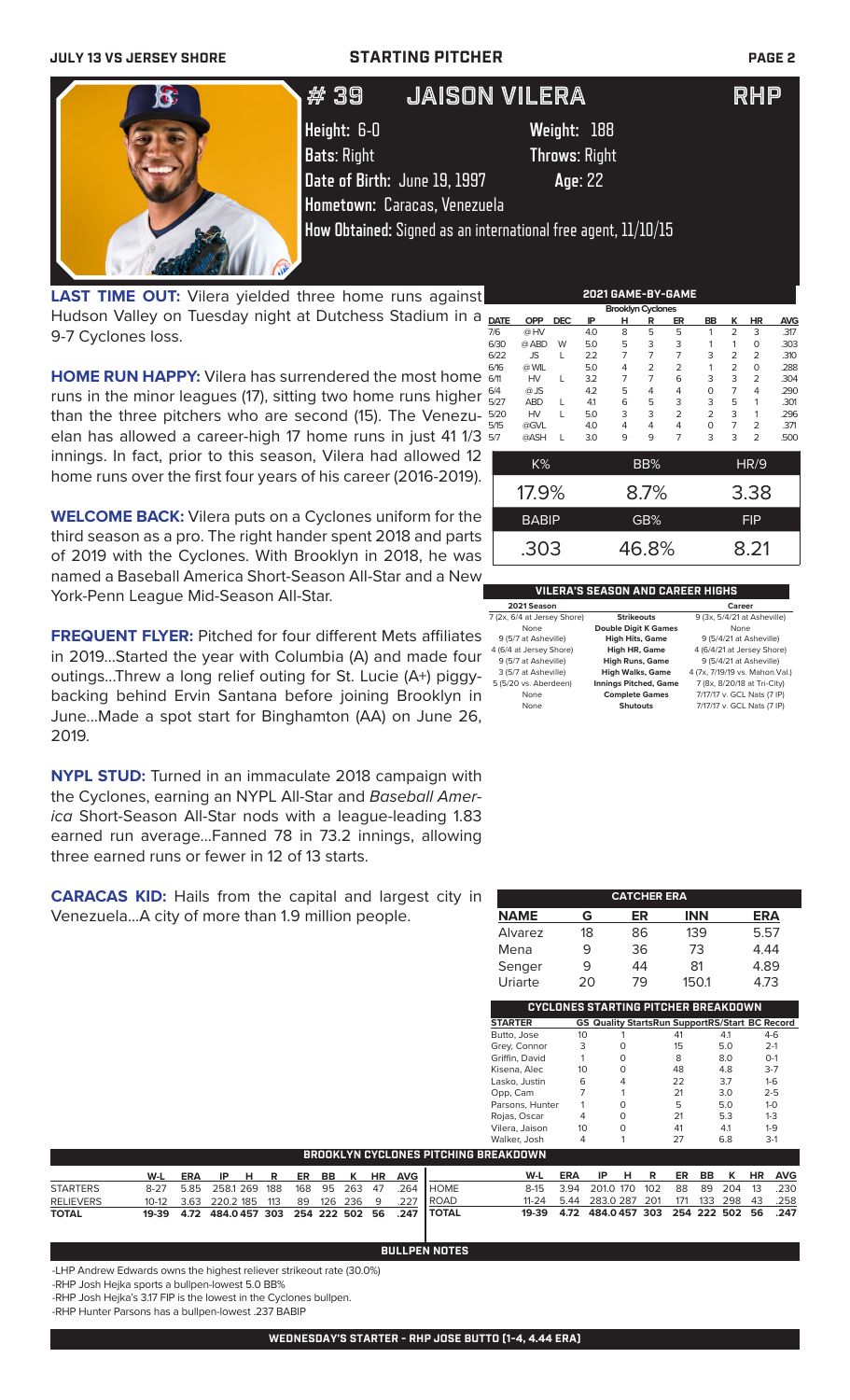| JULY 13 VS JERSEY SHORE                                                                                           |                                                                                                                                                                  | <b>BATTING PAGES</b>                                                                                                                                                                                                                                                                                                                                                           | <b>PAGE 3</b>                                                                                                                                                                      |
|-------------------------------------------------------------------------------------------------------------------|------------------------------------------------------------------------------------------------------------------------------------------------------------------|--------------------------------------------------------------------------------------------------------------------------------------------------------------------------------------------------------------------------------------------------------------------------------------------------------------------------------------------------------------------------------|------------------------------------------------------------------------------------------------------------------------------------------------------------------------------------|
| #30 FRANCISCO ALVAREZ - C<br>Last Game: DNP                                                                       | Home: 8-42 (.190)                                                                                                                                                | Last HR: 7/6 at Hudson Valley                                                                                                                                                                                                                                                                                                                                                  | .243, 7 HR, 20 RBI, .375 w0BA, wRC+ 133                                                                                                                                            |
| RISP: 8-29 (.276)<br>Streak:                                                                                      | <b>Road: 19-69 (.275)</b><br>vs. JS: 10-33 (.303)                                                                                                                | Multi-Hit Games: 6 (6/30 at Aberdeen G1)<br>Multi-RBI Games: 5 (6/25 vs. Jersey Shore)                                                                                                                                                                                                                                                                                         | Season High, Hits: 3 (6/6 at JS)<br>Season High, Runs: 3 (3x, 7/6 at HV)<br>Season High, RBI: 4 (6/6 at JS)<br>Season High, SB: 1 (6/3 at JS)                                      |
|                                                                                                                   |                                                                                                                                                                  | • Enters his fourth year in the Mets organizationCalled up from Low-A St. Lucie on Monday, May 2419 years old, turning 20 on November 19<br>• Ranks as the No. 1 prospect in the Mets system according to both MLB Pipeline and Baseball AmericaRanked as No. 4 catching prospect in baseball and the                                                                          |                                                                                                                                                                                    |
|                                                                                                                   | No. 38 prospect in the game according to MLB Pipeline<br>• Non-roster invitee to Mets Spring TrainingSigned with NYM as NDFA on July 2, 2018                     | · Hit .417 (20-48) with five doubles, two home runs, and 12 RBIs in 15 games with St. LucieStruck out seven times and walked 15went 2-for-4 in stolen bases                                                                                                                                                                                                                    |                                                                                                                                                                                    |
| ZACH ASHFORD - OF<br>#9                                                                                           |                                                                                                                                                                  |                                                                                                                                                                                                                                                                                                                                                                                | .220, 1 HR, 9 RBI, .288 wOBA, wRC+ 79                                                                                                                                              |
| Last Game: 1-4, BB<br><b>RISP:</b> 6-19 (.316)<br><b>Streak:</b> 1 G (1-4)                                        | Home: 8-34 (.235)<br><b>Road: 10-48 (.205)</b><br>vs. JS: $3-21$ (.143)                                                                                          | Last HR: 5/23 vs. Hudson Valley<br>Multi-Hit Games: 2 (7/2 at Aberdeen)<br>Multi-RBI Games: 2 (6/30 at Aberdeen G2)                                                                                                                                                                                                                                                            | Season High, Hits: 2 (2x, 7/2 at ABD)<br>Season High, Runs: 2 (6/6 at JS)<br>Season High, RBI: 2 (2x, 6/30 at ABD G2)<br><b>Season High, SB: 1 (3x, 7/7 at HV)</b>                 |
|                                                                                                                   | • Drafted by the Mets out of Fresno State in the 6th round of the 2019 MLB Draft                                                                                 | Enters his third year in the Mets organizationCalled up from Low-A St. Lucie on Saturday, May 22<br>• Hit .340 (17-50) in 14 games with the St. Lucie Mets in 2021, collecting three doubles and six walks with a stolen base<br>• Spent his first few games as a pro with Brooklyn in 2019, hitting .136 in 16 games before being sent to the GCL Mets (37 G, .295/2/23/.413) |                                                                                                                                                                                    |
| #11<br><b>CODY BOHANEK - INF</b>                                                                                  |                                                                                                                                                                  |                                                                                                                                                                                                                                                                                                                                                                                | .194, 3 HR, 11 RBI, .308 wOBA, wRC+ 92                                                                                                                                             |
| Last Game: 0-3, BB, R<br>RISP: 2-25 (.080)<br>Streak:                                                             | Home: 6-31 (.194)<br><b>Road: 13-74 (.176)</b><br>vs. HV: 5-15 (.333)                                                                                            | Last HR: 6/30 at Aberdeen G1<br>Multi-Hit Games: 4 (6/27 vs. Jersey Shore)<br>Multi-RBI Games: 2 (6/30 at Aberdeen G2)                                                                                                                                                                                                                                                         | Season High, Hits: 3 (5/5 at Asheville)<br>Season High, Runs: 2 (2x, 6/15 at Wil)<br><b>Seaon High, RBI:</b> 2 (2x, 6/30 at ABD G2)<br><b>Season High, SB:</b> 1 (2x, 6/27 vs. JS) |
|                                                                                                                   | exchange for OF Ross Adolph, INF Luis Santana, and C Scott Manea<br>Broke camp with Brooklyn: 5 G, .313/.500/.500 with a home run a two RBIs before the call up  | · Enters his third year in the Mets organization and his fifth as a professionalTraded from Houston to the Mets in January of 2019 along with 3B J.D. Davis in<br>• Returns from Triple-A Syracuse 5/12-6/8 and 6/24: 21 G, 179/.338/.268 with three doubles, a triple, and a home run with 11 walks                                                                           |                                                                                                                                                                                    |
| <b>ANTOINE DUPLANTIS - OF</b><br>#8                                                                               |                                                                                                                                                                  | • Originally drafted by Houston in the 30th round of the 2017 MLB Draft from the University of Illinois-Chicago                                                                                                                                                                                                                                                                | .255, 4 HR, 16 RBI, .312 wOBA, wRC+ 94                                                                                                                                             |
| Last Game: 2-3, 2 HR, 3 RBI, 3 R, 2 BB Home: 10-64 (.156)<br><b>RISP:</b> 8-35 (.229)<br><b>Streak: 1 G (2-3)</b> | <b>Road:</b> 42-136 (.309)<br>vs. JS: 9-38 (.237)                                                                                                                | Last HR: 2 on 7/11 at Hudson Valley<br>Multi-Hit Games: 15 (7/11 at Hudson Valley)<br>Multi-RBI Games: 3 (7/11 at Hudson Valley)                                                                                                                                                                                                                                               | Season High, Hits: 4 (5/16 at Greenville)<br>Season High, Runs: 4 (5/16 at Greenville)<br>Season High, RBI: 3 (7/11 at Hudson Valley)                                              |
|                                                                                                                   |                                                                                                                                                                  | • Enters his third year in the Mets organization Spent his draft year with Brooklyn and scored the game-winning run against Lowell in the 2019 NYPL Championship                                                                                                                                                                                                               | Season High, SB: 1 (3x, 7/2 at Aberdeen)                                                                                                                                           |
| finished a season at LSU hitting lower than .316                                                                  | • Recorded eight outfield assists in 47 games to lead Brooklyn in 2019                                                                                           | • Finished his LSU career with 359 hits, most in school history and second-most in SEC history behind fellow Mets MiLB outfielder Jake Mangum (383 hits)Never<br>• Mets 12th round pick, 2019Also drafted in the 19th round by Cleveland in 2018Brother Armond, holds the world record in the pole vault with a height of 6.18m.                                               |                                                                                                                                                                                    |
| #7<br><b>EDUARDO FERMIN - INF</b>                                                                                 |                                                                                                                                                                  |                                                                                                                                                                                                                                                                                                                                                                                | .000, 0 HR, 0 RBI, .000 w0BA, wRC+ 0                                                                                                                                               |
| <b>Last Game:</b>                                                                                                 | Home:                                                                                                                                                            | Last HR:                                                                                                                                                                                                                                                                                                                                                                       | <b>Season High, Hits:</b>                                                                                                                                                          |
| <b>RISP:</b><br>Streak:                                                                                           | Road:<br>vs. JS:                                                                                                                                                 | <b>Multi-Hit Games:</b><br><b>Multi-RBI Games:</b>                                                                                                                                                                                                                                                                                                                             | <b>Season High, Runs:</b><br>Season High, RBI:<br>Season High, SB:                                                                                                                 |
|                                                                                                                   | • Comes to Brooklyn on 7/13 from Double-A Binghamton (played one game with no ABs)<br>• Played five games with Low-A St. Lucie and four games with the FCL Mets. | • Enters his eighth year in the Mets organizationsigned as international free agent on July 2, 2014 out of Puerto Ordaz, Venezuela<br>• Named after Mets legend, and former Brooklyn Cyclones manager Edgardo Alfonzo, and allegedly cried when he first met Fonzie.<br>• Has played 314 games across all levels except for Triple-APlayed 23 games for the Cyclones in 2017.  |                                                                                                                                                                                    |
| # 20 JOE GENORD - INF<br>Last Game: DNP                                                                           | Home: 9-56 (.161)                                                                                                                                                | Last HR: 6/20 at Wilmington                                                                                                                                                                                                                                                                                                                                                    | .204, 7 HR, 19 RBI, .281 wOBA, wRC+ 74<br>Season High, Hits: 3 (2x, 5/19 vs. HV)                                                                                                   |
| <b>RISP:</b> 6-40 (.150)<br>Streak:                                                                               | <b>Road: 23-108 (.213)</b><br>vs. JS: 7-38 (.184)                                                                                                                | Multi-Hit Games: 6 (7/3 at Aberdeen)<br>Multi-RBI Games: 3 (6/1 at Jersey Shore)                                                                                                                                                                                                                                                                                               | <b>Season High, Runs: 3 (2x, 5/19 vs. HV)</b><br>Season High, RBI: 3 (5/8 at Asheville)<br><b>Season High, SB: 1 (6/18 at Wilmington)</b>                                          |
| • Mets 9th round pick in 2019 out of South Florida                                                                | • Two-time All-AAC honoree who led USF in home runs in each of his three seasons                                                                                 | • Enters his third year in the Mets organizationNamed to the NYPL All-Star team and won a league title with Brooklyn in 2019<br>• Led the Cyclones with nine home runs and 44 RBIsEarned Player of the Week honors with the Cyclones during the week of July 7.                                                                                                                |                                                                                                                                                                                    |
|                                                                                                                   | • Also drafted by the Los Angeles Dodgers in the 19th round of the 2015 draft.                                                                                   |                                                                                                                                                                                                                                                                                                                                                                                |                                                                                                                                                                                    |
| <b>LUIS GONZALEZ - INF</b><br>#10<br>Last Game: 3-5, HR, RBI, 3 R                                                 |                                                                                                                                                                  |                                                                                                                                                                                                                                                                                                                                                                                | .077, 1 HR, 1 RBI, .217 wOBA, wRC+ 34                                                                                                                                              |
| <b>RISP: 1-7</b><br><b>Streak:</b> 1 G (3-5)                                                                      | Home:<br><b>Road: 5-31 (.161)</b><br>vs. JS: DNP                                                                                                                 | Last HR: 7/11 at Hudson Valley<br>Multi-Hit Games: 1 (7/11 at Hudson Valley)<br><b>Multi-RBI Games:</b>                                                                                                                                                                                                                                                                        | Season High, Hits: 3 (7/11 at HV)<br>Season High, Runs: 3 (7/11 at HV)<br>Season High, RBI: 1 (7/11 at HV)<br>Season High, SB:                                                     |
|                                                                                                                   | • Played three games with Low-A St. Lucie, going 3-12 with a double                                                                                              | • Enters his first season in the Mets organization, signing a minor league deal with New York on May 30, 2021.                                                                                                                                                                                                                                                                 |                                                                                                                                                                                    |
| • Signed with the Reds in September of 2012.                                                                      | • Career .253 hitter in 587 games and 2,151 at-bats with Cincinnati and New York farm systems.                                                                   | • Spent seven seasons in the Cincinnati farm system, reaching as high as Triple-A Louisville in 2019.                                                                                                                                                                                                                                                                          |                                                                                                                                                                                    |
| # 22 COLE KLESZCZ - OF                                                                                            |                                                                                                                                                                  |                                                                                                                                                                                                                                                                                                                                                                                | .000, 0 HR, 0 RBI, .000 w0BA, wRC+ 0                                                                                                                                               |
| <b>Last Game:</b><br><b>RISP:</b><br>Streak:                                                                      | Home:<br>Road:<br>vs. JS:                                                                                                                                        | Last HR:<br><b>Multi-Hit Games:</b><br><b>Multi-RBI Games:</b>                                                                                                                                                                                                                                                                                                                 | <b>Season High, Hits:</b><br><b>Season High, Runs:</b><br>Season High, RBI:<br>Season High, SB:                                                                                    |
|                                                                                                                   | • Drafted by the Mets in the 33rd round in 2019 from Azusa Pacific University                                                                                    | • Enters his third year in the Mets organizationreceived from Low-A St. Lucie on July 13 after playing 28 games with the St. Lucie Mets<br>• Posted a 111 wRC+ and 23% walk rate with Low-A, hitting .167 with a .387 OBP, two home runs, and 15 RBIs.<br>• Played 44 games in his first professional season with the Kingsport Mets with just a 5% walk rate                  |                                                                                                                                                                                    |
|                                                                                                                   |                                                                                                                                                                  | • Hails from Valencia, CAattended College of the Canyons (CA), UC Santa Barbara, and then Azusa Pacific University                                                                                                                                                                                                                                                             |                                                                                                                                                                                    |
| #2<br><b>RONNY MAURICIO - INF</b><br>Last Game: 2-4. 2B, RBI                                                      | Home: 8-72 (.111)                                                                                                                                                | Last HR: 7/7 at Hudson Valley                                                                                                                                                                                                                                                                                                                                                  | .222, 9 HR, 29 RBI, .295 wOBA, wRC+ 83<br>Season High, Hits: 3 (4x, 6/17 at Wilmington)                                                                                            |
| <b>RISP: 9-48 (.188)</b><br><b>Streak: 1 G (2-4)</b>                                                              | <b>Road: 39-131 (.298)</b><br>vs. JS: 9-51 (.176)                                                                                                                | Multi-Hit Games: 9 (7/11 at Hudson Valley)<br>Multi-RBI Games: 8 (6/30 at Aberdeen G2)                                                                                                                                                                                                                                                                                         | Season High, Runs: 2 (6x, 6/20 at WIL)<br>Season High, RBI: 4 (2x, 5/16 at Greeville)                                                                                              |

• Enters his fifth year in the Mets organization...Rated as the No. 2 prospect in the Mets system and the No. 58 prospect in baseball according to *MLB Pipeline* • Non-roster invitee to Spring Training for the third consecutive season...Spent 2020 at the Mets Alternate Site and had one at-bat with the Tigres del Licey in the Dominican Winter League

• Named a South Atlantic League mid-season All-Star with Columbia (A) in 2019

• Won the 2018 GCL Mets Sterling Award, given to the team's most valuable player...Signed with the Mets as a 16-year-old on July 2, 2017.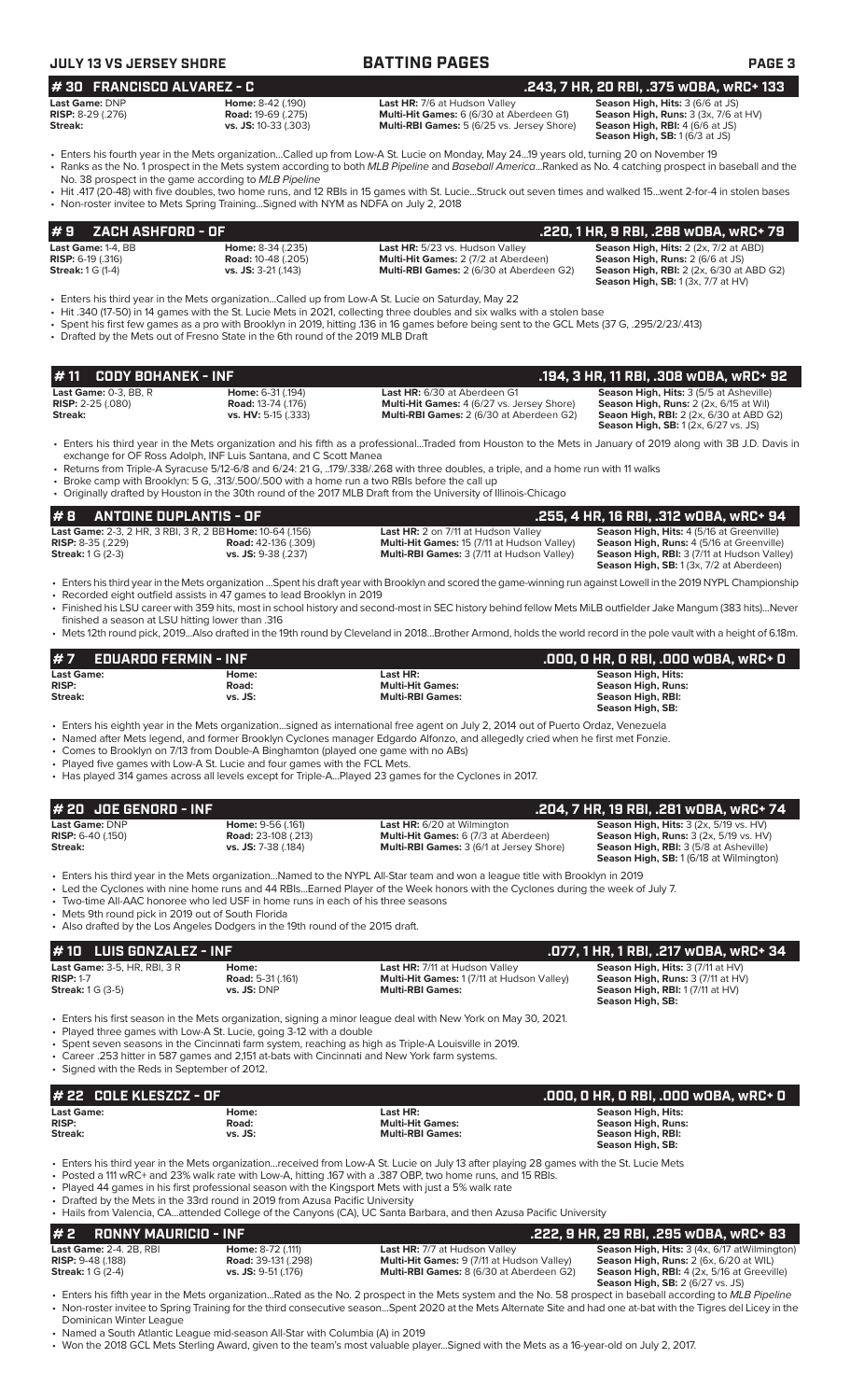# **JULY 13 VS JERSEY SHORE BATTING PAGES PAGE 4**

| # 16 JOSE MENA - C         |                   |                                                | .167, 1 HR, 4 RBI, .237 wOBA, wRC+ 46            |
|----------------------------|-------------------|------------------------------------------------|--------------------------------------------------|
| <b>Last Game: DNP</b>      | <b>Home: 1-18</b> | Last HR:                                       | <b>Season High, Hits: 3 (6/20 at Wilmington)</b> |
| <b>RISP:</b> 2-12 $(.167)$ | <b>Road: 6-26</b> | <b>Multi-Hit Games: 1 (6/20 at Wilmington)</b> | <b>Season High, Runs: 2 (6/30 at ABD G2)</b>     |
| Streak:                    | $vs.$ JS: 2-11    | <b>Multi-RBI Games:</b>                        | <b>Season High, RBI:</b> 1(4x, 6/23 vs. JS)      |
|                            |                   |                                                | Season High, SB:                                 |

• Enters his sixth year in the Mets organization

• Won a 2019 NYPL Championship with Brooklyn, posting his best offensive season as a professional, posting career highs in batting average, hits, home runs, RBIs, and runs

• Has caught 81% of would-be base stealers (51 of 81) in his previous four seasons in the system. Signed with the Mets on June 22, 2016 as international free agent.

| $# 4$ LT STRUBLE - OF         |                          |                                                   | .213, 0 HR, 3 RBI, .311 wOBA, wRC+ 93               |
|-------------------------------|--------------------------|---------------------------------------------------|-----------------------------------------------------|
| <b>Last Game:</b> $0-4$ . $R$ | <b>Home: 6-19 (.316)</b> | Last HR:                                          | <b>Season High, Hits: 2 (6/25 vs. JS)</b>           |
| <b>RISP:</b> $4-14$ (.286)    | <b>Road:</b> 4-24 (.167) | <b>Multi-Hit Games: 1 (6/25 vs. Jersey Shore)</b> | <b>Season High, Runs:</b> $1(6x, 7/11$ at $HV$ )    |
| Streak:                       | $vs.$ JS: 4-13 (.308)    | <b>Multi-RBI Games: 2 (7/3 at Aberdeen)</b>       | <b>Season High, RBI:</b> $2$ ( $2x$ , $7/3$ at ABD) |
|                               |                          |                                                   | Season High, SB:                                    |

• Enters his third year in the Mets organization...Returned 6/8 from Triple-A Syracuse...went 1-2 with a walk in two games...received from Low-A St Lucie on 5/18.

• With Brooklyn 5/19-5/23: 1-5...Went 6-21 (.286) with three RBIs and four walks in seven games with the St. Lucie Mets to begin the year

• Played in the GCL in 2019, hitting .231 over 18 games during his draft year • Selected by the Mets in the 29th round in 2019 out of Felician College...Hails from Hammonton, NJ

| # 45 JOE SUOZZI - OF |         |                         | .000, 0 HR, 0 RBI, .000 w0BA, wRC+ 0 |
|----------------------|---------|-------------------------|--------------------------------------|
| <b>Last Game:</b>    | Home:   | Last HR:                | Season High, Hits:                   |
| <b>RISP:</b>         | Road:   | <b>Multi-Hit Games:</b> | Season High, Runs:                   |
| Streak:              | vs. JS: | <b>Multi-RBI Games:</b> | Season High, RBI:                    |
|                      |         |                         | Season High, SB:                     |

• Enters his third year in the Mets organization...received from Low-A St. Lucie on July 13

• Hit .292 with a .372 on-base percentage in 30 games with the Mets...posted a wRC+112, hitting four doubles and two home runs

Signed by the Mets on June 15, 2020 out of Boston College

• Attended Chaminade High School in Mineola, NY

• His father, Tom Suozzi, is the former Nassau County Executive and current U.S. House of Representatives member of NY's 3rd district (Nassau, Suffolk, Queens)

| <i>H</i> 17 JUAN URIARTE - C  |                          |                                                                                                | .197, 0 HR, 2 RBI, .244 w0BA, wRC+ 51       |
|-------------------------------|--------------------------|------------------------------------------------------------------------------------------------|---------------------------------------------|
| <b>Last Game: 1-5, RBI, R</b> | <b>Home:</b> 6-20        | Last HR:                                                                                       | <b>Season High, Hits: 2 (6/9 vs. HV G2)</b> |
| $RISP: 3-9$                   | <b>Road:</b> 6-38 (.158) | <b>Multi-Hit Games:</b> 1 (6/9 vs. Hudson Valley G2) <b>Season High, Runs:</b> 2 (5/19 vs. HV) |                                             |
| <b>Streak: 1 G (1-5)</b>      | vs. JS: 2-12 (.167)      | <b>Multi-RBI Games: 1 (6/18 at Wilmington)</b>                                                 | <b>Season High, RBI:</b> 2 (6/18 at WIL)    |
|                               |                          |                                                                                                | Season High, SB:                            |

• Enters his eighth year in the Mets organization...Spent 2019 with Columbia (A) and the GCL Mets (R)

• Injured in his first at-bat with Brooklyn in 2018 on Opening Day at Staten Island, missing the entire season

• Finished 10th in batting average in the Appalachian League with Kingsport in 2017, hitting .305

• Caught 16 of 44 (36%) would-be base stealers in 2019.

• Signed with the Mets as a NDFA on July 4, 2014.

| # 12 JEREMY VASQUEZ - INF           |                       |                                                   | .244, 3 HR, 8 RBI, .347 wOBA, wRC+ 116                  |
|-------------------------------------|-----------------------|---------------------------------------------------|---------------------------------------------------------|
| <b>Last Game: 2-5. HR. 3 RBI. R</b> | <b>Home: 3-16</b>     | <b>Last HR: 7/11 at Hudson Valley</b>             | <b>Season High, Hits:</b> $2$ ( $2x$ , $7/11$ at $HV$ ) |
| $RISP: 2-9$                         | <b>Road: 7-25</b>     | <b>Multi-Hit Games: 3 (7/11 at Hudson Valley)</b> | <b>Season High, Runs:</b> $1(5x, 7/11$ at $HV$ )        |
| <b>Streak:</b> $1 G (2-5)$          | $vs.$ JS: 3-16 (.188) | Multi-RBI Games: 3 (7/11 at Hudson Valley)        | <b>Season High, RBI: 3 (6/25 vs. JS)</b>                |
|                                     |                       |                                                   | <b>Season High, SB:</b> 1(7/2 at ABD)                   |

• Enters his fifth season in the Mets organization...Received from Double-A Binghamton on June 22

• Played 32 games with the RumblePonies this season, hitting .171 (18-105) with one double, one home run, and 11 RBIs.

Played with Brooklyn in 2017, hitting .225 with one home run and eight RBIs in 31 games.

• Drafted by the Mets in the 28th round of the 2017 MLB Draft from Nova Southeastern in his home state of Florida...Is from Palm City, FL.

|      |                                   |                         |           |                   |      | Hardest Hit Balls - 2021 (not all games listed- from available Trackman data) |                           |           |                        |
|------|-----------------------------------|-------------------------|-----------|-------------------|------|-------------------------------------------------------------------------------|---------------------------|-----------|------------------------|
| Date | Player                            | Opponent                | Exit Velo | Result            | Date | Player                                                                        | <b>Opponent</b>           | Exit Velo | Result                 |
| 6/12 | Francisco Alvarez                 | vs. Hudson Valley 112.5 |           | Double            | 6/5  | <b>Francisco Alvarez</b>                                                      | at Jersey Shore           | 108.7     | <b>Ground Ball Out</b> |
| 6/11 | Brett Baty                        | vs. Hudson Valley 111.2 |           | <b>Ground Out</b> | 6/2  | <b>Francisco Alvarez</b>                                                      | at Jersey Shore           | 108.7     | Single                 |
| 6/29 | Ronny Mauricio                    | at Aberdeen             | 110.4     | Single            | 6/16 | Ronny Mauricio                                                                | at Wilmington             | 107.5     | Home Run               |
| 7/3  | Luis Gonzalez                     | at Aberdeen             | 109.9     | <b>Ground Out</b> | 6/15 | Ronny Mauricio                                                                | at Wilmington             | 107.2     | Single                 |
| 6/1  | Adrian Hernandez                  | at Jersey Shore         | 109.8     | Home Run          | 6/9  | Brett Baty                                                                    | vs. Hudson VallevG2 107.3 |           | <b>Double</b>          |
| 6/6  | Francisco Alvarez                 | at Jersev Shore         | 109.7     | Single            | 5/23 | Havden Senger                                                                 | vs. Hudson Vallev         | 107       | Home Run               |
| 6/1  | Ronny Mauricio                    | at Jersev Shore         | 109.6     | Triple            | 5/29 | Ronny Mauricio                                                                | vs. Aberdeen              | 107       | Line Drive Out         |
| 6/22 | Brett Baty                        | vs. Jersey Shore        | 109.2     | Double            | 6/6  | <b>Francisco Alvarez</b>                                                      | at Jersev Shore           | 106.9     | Double                 |
| 6/15 | Francisco Alvarez                 | at Wilmington           | 109.2     | Single            | 6/30 | <b>Francisco Alvarez</b>                                                      | at Aberdeen G1            | 106.7     | Ground Ball Out        |
| 6/1  | Francisco Alvarez at Jersey Shore |                         | 109.0     | Home Run          | 6/6  | Joe Genord                                                                    | at Jersey Shore           | 106.6     | <b>Ground Ball Out</b> |
| 5/25 | Francisco Alvarez vs. Aberdeen    |                         | 109       | Single            | 7/3  | Luke Ritter                                                                   | at Aberdeen               | 106.5     | Line Drive Sinale      |

# **Recent Home Run Chart**

| Date | Player                                      | <b>Opponent</b>            | Exit Velo   | Launch Angle | Distance | 6/30 | Ronny Mauricio                     | at Aberdeen G2   | $104$ mph | 24.5 | $417$ ft. |
|------|---------------------------------------------|----------------------------|-------------|--------------|----------|------|------------------------------------|------------------|-----------|------|-----------|
| 6/17 | <b>Blake Tiberi</b>                         | at Wilmington              |             |              |          | 7/4  | Luke Ritter                        | at Aberdeen      |           |      |           |
| 6/18 | Luke Ritter                                 | at Wilmington              |             |              |          | 7/6  | Francisco Alvarez at Hudson Valley |                  |           |      |           |
|      | Antoine Duplantis at Wilmington             |                            |             |              |          |      | Brett Baty                         | at Hudson Valley |           |      |           |
|      | Blake Tiberi                                | at Wilmington              |             |              |          |      | Luke Ritter                        | at Hudson Valley |           |      |           |
| 6/19 | Luke Ritter                                 | at Wilmington              | 107 mph     |              | 453 ft.  | 7/7  | Ronny Mauricio                     | at Hudson Valley |           |      |           |
| 6/25 | Jeremy Vasquez vs. Jersey Shore 93.6 mph    |                            |             | 27.9         | 348 ft.  | 7/9  | Jeremy Vasquez                     | at Hudson Valley |           |      |           |
|      | Francisco Alvarez vs. Jersey Shore 99.1 mph |                            |             | 28.3         | 391 ft.  | 7/10 | Luis Gonzalez                      | at Hudson Valley |           |      |           |
| 6/26 | Brett Baty                                  | vs. Jersev Shore 103.8 mph |             | 19.8         | 370 ft.  | 7/11 | Antoine Duplantis at Hudson Valley |                  |           |      |           |
|      | Francisco Alvarez vs. Jersey Shore 97.4 mph |                            |             | 24.4         | 369 ft.  |      | Antoine Duplantis at Hudson Valley |                  |           |      |           |
| 6/29 | Luke Ritter                                 | at Aberdeen                | $101$ mph   | 35.8         | 417 ft.  |      | Luis Gonzalez                      | at Hudson Vallev |           |      |           |
| 6/30 | Cody Bohanek                                | at Aberdeen G1             | $102.3$ mph | 25.6         | 436 ft.  |      | Jeremy Vasquez                     | at Hudson Valley |           |      |           |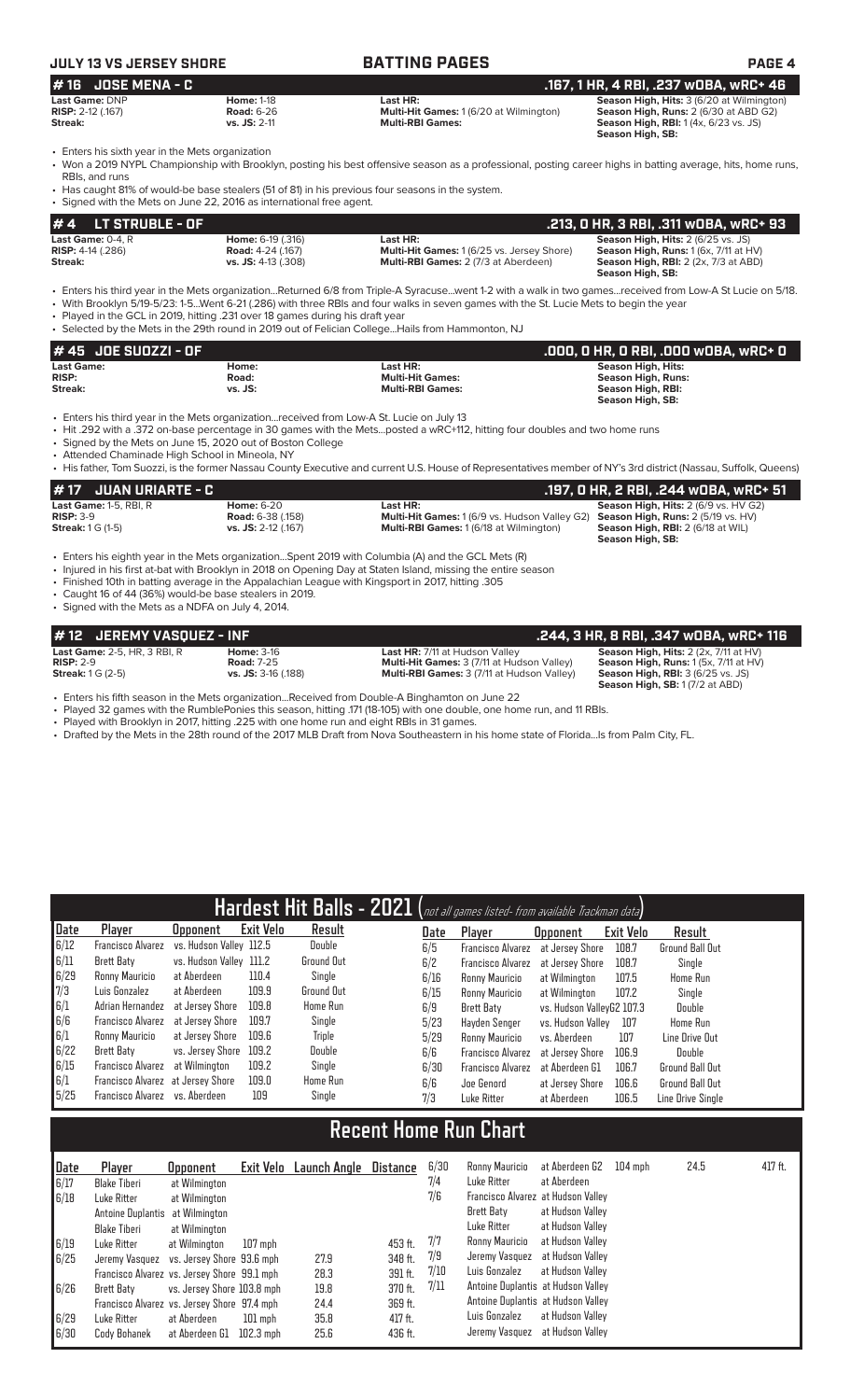| #18                                     | <b>ANDREW EDWARDS - LHP</b>                                                                         |                                        | 30 K%, 14 BB%, 1.93 ERA, 17 G               |              |               |            |            | <b>LAST FIVE APPEARANCES</b>             |                         |                           |                              |                      |
|-----------------------------------------|-----------------------------------------------------------------------------------------------------|----------------------------------------|---------------------------------------------|--------------|---------------|------------|------------|------------------------------------------|-------------------------|---------------------------|------------------------------|----------------------|
| Leadoff: 2-19                           | Last App: 7/10 at HVG2 Last Loss: 6/19 at WIL<br><b>Inherited Runners/Stranded: 5/5</b>             | <b>SV/OP (Last):</b> 1/1 (6/15 at WIL) | Holds:                                      |              |               |            |            | <b>ANDREW EDWARDS</b>                    |                         |                           |                              |                      |
|                                         | . Enters his third year in the Mets organizationStruck out the final batter in Game 3 of the 2019   |                                        |                                             | DATE<br>6/24 | OPP<br>vs. JS | <b>DEC</b> | IP<br>1.1  | R<br>H<br>$\circ$<br>0                   | ER<br>$\circ$           | BB<br>3                   | К<br>$\overline{2}$          | <b>HR</b><br>$\circ$ |
|                                         | NYPL Championship Series to win Brooklyn's first outright minor league title in team history        |                                        |                                             | 6/29         | @ ABD         |            | 1.0        | 0<br>$\circ$                             | $\circ$                 | $\circ$                   | $\circ$                      | $\circ$              |
|                                         | • Spent the entire 2019 season with the Cyclones, collecting three saves                            |                                        |                                             | 7/2          | @ ABD         |            | 1.1        | 2<br>0                                   | $\circ$                 | $\circ$                   | 3                            | $\circ$              |
|                                         | . Went to New Mexico State for two seasons after pitching a pair of campaigns for Central Arizona.  |                                        |                                             | 7/7          | @ HV          |            | 2.0        | $\circ$<br>1                             | $\circ$                 | $\circ$                   | 3                            | $\circ$              |
| #46                                     | <b>JOSH HEJKA - RHP</b>                                                                             |                                        | 15.7 K%, 5.0 BB%, 2.79 ERA, 12 G            | 7/10         | @ HV          |            | 0.2        | $\circ$<br>$\circ$                       | $\circ$                 | $\mathbf{1}$              | 2                            | $\circ$              |
| Last App: 7/11 at HV                    | <b>Last Loss:</b>                                                                                   | SV/OP (Last):                          | Holds: 2                                    |              |               |            |            | <b>JOSH HEJKA</b>                        |                         |                           |                              |                      |
| Leadoff: $7-26$                         | Inherited Runners/Stranded: 10/5                                                                    |                                        |                                             | DATE<br>6/25 | OPP<br>vs. JS | DEC        | IP<br>2.1  | н<br>R<br>$\mathbf{1}$<br>$\circ$        | ER<br>$\circ$           | BB<br>$\circ$             | К<br>$\overline{4}$          | <b>HR</b><br>$\circ$ |
|                                         | • Returns to Brooklyn after spending time with Binghamton (6/3-6/9) and Syracuse (6/10-6/18).       |                                        |                                             | 6/29         | @ ABD         |            | 3.0        | 3<br>$\circ$                             | $\circ$                 | $\mathbf{1}$              | $\mathbf{1}$                 | $\circ$              |
|                                         | • Enters his third year in the Mets organizationWon a 2019 NYPL title with Brooklyn, splitting time |                                        |                                             | 7/3          | @ ABD         | H          | 2.1        | 2<br>2                                   | $\circ$                 | $\mathbf{1}$              | 2                            | $\circ$              |
| with the Cyclones and Kingsport Mets    |                                                                                                     |                                        |                                             | 7/7          | @ HV          |            | 2.1        | 3<br>$\mathbf{1}$                        | $\circ$                 | $\mathbf{1}$              | $\mathbf{1}$                 | $\mathbf 0$          |
|                                         | · Signed as a minor league free agent in mid-summer after pitching in six games with the Westside   |                                        |                                             | 7/11         | @ HV          | W          | 3.0        | $\circ$<br>$\Omega$                      | $\Omega$                | $\Omega$                  | $\mathbf{1}$                 | $\circ$              |
|                                         | Wolly Mammoths in the United Shore Baseball League                                                  |                                        |                                             |              |               |            |            |                                          |                         |                           |                              |                      |
|                                         | . Pitched all four years at Johns Hopkins, switching to submarine later in his career.              |                                        |                                             |              |               |            |            | <b>BRIAN METOYER</b>                     |                         |                           |                              |                      |
| #5                                      | <b>BRIAN METOYER - RHP</b>                                                                          |                                        | 33.3 K%, 13 BB%, 3.86 ERA, 9 G              | DATE<br>5/23 | OPP<br>vs. HV | <b>DEC</b> | ΙP<br>2.0  | н<br>R<br>$\circ$<br>$\circ$             | ER<br>$\circ$           | BB<br>$\overline{1}$      | К<br>$\mathbf{1}$            | HR<br>$\circ$        |
|                                         | Last App: 6/15 at WIL Last Loss: 5/15 at GVL                                                        | <b>SV/OP (Last):</b> 1/1 (6/3 at JS)   | Holds:                                      | 5/29         | vs. ABD       |            | 1.1        | 1<br>1                                   | $\mathbf{1}$            | 2                         | 2                            | $\circ$              |
|                                         | Leadoff: 4-12, 2 BB, HBP Inherited Runners/Stranded: 4/3                                            |                                        |                                             | 6/3          | @ JS          | <b>SV</b>  | 2.0        | 3<br>1                                   | $\mathbf{1}$            | 0                         | 5                            | $\circ$              |
|                                         | · Enters his fourth year in the Mets orgWon a New York Penn League title with Brooklyn in 2019      |                                        |                                             | 6/9          | vs. HV G1     |            | 1.1        | $\circ$<br>0                             | $\circ$                 | 2                         | 3                            | $\circ$              |
|                                         | • Struck out 40 batters over 28.2 innings with BrooklynSpent his first professional season with     |                                        |                                             | 6/15         | @ WIL         | W          | 2.0        | 0<br>$\circ$                             | $\circ$                 | $\mathbf{1}$              | 3                            | $\circ$              |
| <b>GCL Mets and Kingsport Mets</b>      |                                                                                                     |                                        |                                             |              | DATE OPP      | <b>DEC</b> | IP         | <b>BRYCE MONTES DE OCA</b><br>H<br>R     | ER                      | BB                        | К                            | <b>HR</b>            |
|                                         | • Joins Ronnie Robbins (30th, 1981 - Toronto) as the only two LSU-Alexandria Generals to be         |                                        |                                             | 6/9          | vs. HV G2 SV  |            | 2.0        | $\circ$<br>$\circ$                       | $\circ$                 | $\overline{2}$            | $\overline{2}$               | $\circ$              |
| drafted by a MLB team in school history |                                                                                                     |                                        |                                             | 6/12         | vs. HV        | L          | 1.2        | 2<br>2                                   | $\mathbf{1}$            | $\circ$                   | $\overline{4}$               | $\circ$              |
|                                         | • Native of Natchitoches (NACK-ah-tish), the oldest city in Louisiana (est. 1714).                  |                                        |                                             | 6/17         | @ WIL         |            | 2.0        | 2<br>2                                   | $\overline{2}$          | 3                         | $\mathsf O$                  | $\circ$              |
| #43                                     | <b>BRYCE MONTES DE OCA - RHP</b>                                                                    |                                        | 27.4 K%, 21.4 BB%, 3.38 ERA, 14 G           | 7/2          | @ ABD         | <b>SV</b>  | 1.0        | $\circ$<br>$\circ$                       | $\circ$                 | $\mathbf{1}$              | $\overline{2}$               | $\circ$              |
| Last App: 7/6 at HV                     | Last Loss: 7/6 at HV                                                                                | <b>SV/OP (Last):</b> 2/2 (7/2 at ABD)  | Holds: 1                                    | 7/6          | @ HV          | L          | 0.2        | 2<br>$\mathbf{1}$                        | 2                       | 3                         | $\Omega$                     | $\mathbf 0$          |
| <b>Leadoff: 4-14, 4 BB</b>              | <b>Inherited Runners/Stranded: 2/2</b>                                                              |                                        |                                             |              |               |            |            | <b>COLBY MORRIS</b>                      |                         |                           |                              |                      |
|                                         | • Enters his fourth year in the Mets org Has not pitched as a professional due to injuries          |                                        |                                             | DATE<br>6/16 | OPP<br>@ WIL  | <b>DEC</b> | IP<br>2.0  | R<br>н<br>$\overline{2}$<br>0            | ER<br>$\circ$           | BB<br>$\mathbf{1}$        | К<br>$\circ$                 | <b>HR</b><br>$\circ$ |
|                                         | • Underwent Tommy John surgery as a high school junior and missed 2016 after having ulnar           |                                        |                                             | 6/22         | vs. JS        |            | 3.0        | 0<br>0                                   | $\mathsf O$             | 3                         | $\overline{4}$               | $\circ$              |
| nerve transposition                     |                                                                                                     |                                        |                                             | 6/26         | vs. JS        |            | 1.2        | $\mathbf{1}$<br>4                        | 2                       | 1                         | $\mathbf{1}$                 | $\circ$              |
|                                         | • Previously drafted by Washington in the 15th round of the 2017 MLB Draft and by the Chicago       |                                        |                                             | 7/2          | @ ABD         | W          | 2.0        | $\mathbf 0$<br>0                         | $\circ$                 | $\circ$                   | $\overline{2}$               | $\mathbf 0$          |
|                                         | White Sox in the 14th round of the 2015 MLB Draft.                                                  |                                        |                                             | 7/9          | @ HV          |            | 2.2        | 3<br>3                                   | 3                       | $\mathbf{1}$              | $\mathbf{1}$                 | $\mathbf 0$          |
| #38                                     | <b>COLBY MORRIS - RHP</b>                                                                           |                                        | 17.4 K%, 15.4 BB%, 5.40 ERA, 10 G           |              |               |            |            | <b>CONNOR O'NEIL</b>                     |                         |                           |                              |                      |
| Last App: 7/9 at ABD                    | <b>Last Loss:</b>                                                                                   | SV/OP (Last):                          | Holds:                                      | DATE         | OPP<br>@ WIL  | <b>DEC</b> | IP<br>2.0  | Н<br>R<br>$\circ$<br>$\mathbf{1}$        | ER<br>$\circ$           | BB<br>$\circ$             | К<br>$\circ$                 | HR<br>$\circ$        |
| <b>Leadoff: 5-16, 3 BB</b>              | Inherited Runners/Stranded: 6/2                                                                     |                                        |                                             | 6/20<br>6/24 | vs. JS        |            | 3.0        | $\mathbf{1}$<br>0                        | $\circ$                 | 2                         | $\mathbf{1}$                 | $\circ$              |
|                                         | • Enters his first season in the Mets organizationcalled up from Low-A St. Lucie on May 20          |                                        |                                             |              | 6/30 @ ABD G2 |            | 1.1        | 4<br>3                                   | 3                       | $\mathbf{1}$              | 2                            | $\circ$              |
|                                         | • Made four scoreless appearances in relief for the St. Lucie Mets to being 2021                    |                                        |                                             | 7/4          | @ ABD         |            | 1.1        | $\overline{2}$<br>$\circ$                | $\circ$                 | $\mathbf{1}$              | $\overline{2}$               | $\circ$              |
|                                         | • Minor League free agent signingpitched at Middlebury in Vermont                                   |                                        |                                             | 7/10         | @ HV          |            | 1.0        | 2<br>3                                   | $\overline{2}$          | $\overline{2}$            | $\Omega$                     | $\mathsf O$          |
| #9                                      | <b>CONNER O'NEIL - RHP</b>                                                                          |                                        | 11.9 K%, 14.3 BB%, 5.19 ERA, 5 G            | DATE         | OPP           | <b>DEC</b> | IP         | <b>MICHEL OTANEZ</b><br>Н<br>R           | ER                      | BB                        | К                            | <b>HR</b>            |
| Last App: 7/10 at HVG1 Last Loss:       |                                                                                                     | SV/OP (Last):                          | Holds:                                      | 6/22         | vs. JS        |            | 1.1        | $\mathbf 0$<br>$\mathbf{1}$              | $\mathbf 0$             | 2                         | $\mathbf{1}$                 | $\circ$              |
| Leadoff: 3-8                            | Inherited Runners/Stranded: 6/1                                                                     |                                        |                                             | 6/26         | vs. JS        | W          | 2.1        | 2<br>1                                   | $\mathbf{1}$            | 0                         | 5                            | $\circ$              |
|                                         | • Enters his fifth year in the Mets organizationreceived from Double-A Binghamton on 6/20           |                                        |                                             | 7/1          | @ ABD         |            | 0.2        | $\circ$<br>0                             | $\circ$                 |                           | $\overline{2}$               | $\circ$              |
|                                         | • Has not pitched in 2021Last pitched for Advanced-A St. Lucie in 2019                              |                                        |                                             | 7/4<br>7/9   | @ ABD<br>@ HV |            | 2.0<br>1.0 | $\mathbf{1}$<br>1<br>$\circ$<br>$\Omega$ | $\mathbf{1}$<br>$\circ$ | 3<br>$\mathbf{1}$         | $\mathbf{1}$<br>$\mathbf{1}$ | $\circ$<br>$\circ$   |
|                                         | • Spent his first professional season with Brooklyn in 2017, pitching 19 times in relief            |                                        |                                             |              |               |            |            |                                          |                         |                           |                              |                      |
|                                         | • Drafted by the Mets in the 7th round of the 2017 MLB Draft from Cal State-Northridge              |                                        |                                             |              |               |            |            | <b>HUNTER PARSONS</b>                    |                         |                           |                              |                      |
|                                         |                                                                                                     |                                        |                                             | DATE<br>6/5  | OPP<br>@ JS   | DEC        | IP<br>3.0  | R<br>н<br>2<br>2                         | ER<br>2                 | BB<br>2                   | К<br>5                       | HR<br>$\mathbf{1}$   |
| #26                                     | <b>MICHEL OTANEZ - RHP</b>                                                                          |                                        | 25.0 K%, 20.8 BB%, 5.85 ERA, 17 G           | 6/9          | vs. HV G2     |            | 3.0        | 3<br>$\overline{2}$                      | 3                       | 1                         | 3                            | $\mathbf{1}$         |
| Last App: 7/9 at ABD                    | <b>Last Loss:</b>                                                                                   | <b>SV/OP (Last): 0/2 (BS vs. JS)</b>   | Holds: 1                                    | 6/13         | vs. HV        |            | 1.0        | 2<br>2                                   | $\mathbf{1}$            | 2                         | 0                            | $\circ$              |
| Leadoff: 3-17                           | <b>Inherited Runners/Stranded: 14/4</b>                                                             |                                        |                                             | 7/2          | @ ABD         |            | 0.2        | $\overline{2}$<br>0                      | $\overline{2}$          | 2                         | 1                            | $\circ$              |
|                                         | • Enters his sixth year in the Mets orgNo. 26 prospect in the system according to MLB Pipeline      |                                        |                                             | 7/9          | @ HV          |            | 2.0        | $\circ$<br>1                             | $\circ$                 | $\mathbf{1}$              | $\mathbf{1}$                 | $\circ$              |
|                                         | • Returns to Brooklyn for the second assignment in a row                                            |                                        |                                             |              |               |            |            | <b>MITCH RAGAN</b>                       |                         |                           |                              |                      |
|                                         | • Pitched with the Cyclones and won an NYPL title in 2019 and also spent time with Kingsport        |                                        |                                             | DATE<br>6/27 | OPP<br>vs. JS | DEC        | IP<br>2.0  | Н<br>R<br>0<br>0                         | ER<br>$\circ$           | <b>BB</b><br>$\mathbf{1}$ | К<br>3                       | <b>HR</b><br>0       |
|                                         | • Missed 2017 due to injuryStruck out 21 batters in 21.1 innings with the DSL Mets1 in 2016.        |                                        |                                             | 6/30         | @ ABD         | <b>SV</b>  | 0.2        | $\overline{2}$<br>0                      | $\mathsf{O}\xspace$     | 0                         | $\mathbf{1}$                 | 0                    |
| #44                                     | <b>HUNTER PARSONS - RHP</b>                                                                         |                                        | 22.4 K%, 16.4 BB%, 4.91 ERA, 8 G            | 7/3          | @ ABD BS, L   |            | 0.1        | $\overline{2}$<br>2                      | $\circ$                 | 0                         | $\circ$                      | 0                    |
| Last App: 7/9 at HV                     | <b>Last Loss:</b>                                                                                   | SV/OP (Last):                          | Holds:                                      | 7/6          | @ HV          |            | 1.1        | 2<br>1                                   | $\mathbf{1}$            | 0                         | $\overline{2}$               | $\mathsf O$          |
| Leadoff: 2-11, 3 BB                     | <b>Inherited Runners/Stranded: 4/2</b>                                                              |                                        |                                             | 7/11         | @ HV          |            | 1.0        | $\circ$<br>$\mathbf{1}$                  | $\circ$                 | $\circ$                   | $\mathbf{1}$                 | $\circ$              |
|                                         | • Enters his third year in the Mets orgCalled up from Low-A St. Lucie on May 20                     |                                        |                                             |              |               |            |            | <b>EVY RUIBAL</b>                        |                         |                           |                              |                      |
|                                         | • Made four relief appearances with the Mets (A-), striking out 18 in 10 innings (45% K rate).      |                                        |                                             | DATE         | OPP           | DEC        | IP         | н<br>R                                   | ER                      | BB                        | К                            | HR                   |
|                                         | • Pitched with the Cyclones and won an NYPL title in 2019                                           |                                        |                                             | 6/29         | @ ABD         |            | 1.0        | 2<br>$\mathbf{1}$                        | 2                       | $\mathbf{1}$              | $\mathbf{1}$                 | $\circ$              |
|                                         |                                                                                                     |                                        |                                             | 7/6          | @ HV          |            | 2.0        | $\mathbf{1}$<br>1                        | 1                       | 1                         | $\overline{2}$               | 0                    |
| #48                                     | <b>MITCH RAGAN - RHP</b>                                                                            |                                        | 25.0 K%, 12.0 BB%, 1.74 ERA, 14 G           | 7/11         | @ HV          |            | 1.0        | 2<br>2                                   | $\overline{2}$          | $\mathbf{1}$              | $\mathbf{1}$                 | $\circ$              |
| Last App: 7/11 at HV                    | Last Loss: 7/3 at Aberdeen                                                                          |                                        | SV/OP (Last): 2/5 (6/30 at ABD G2) Holds: 1 |              |               |            |            |                                          |                         |                           |                              |                      |
|                                         | Leadoff: 5-13, 4 BB, HR Inherited Runners/Stranded: 9/5                                             |                                        |                                             |              |               |            |            |                                          |                         |                           |                              |                      |
|                                         | • Enters his third year in the Mets organizationWon a title with Brooklyn in 2019,                  |                                        |                                             |              |               |            |            |                                          |                         |                           |                              |                      |
|                                         | earning the win in the championship-clinching game against Lowell                                   |                                        |                                             |              |               |            |            |                                          |                         |                           |                              |                      |
|                                         | • Named a New York-Penn League All-Star with the Cyclones                                           |                                        |                                             |              |               |            |            |                                          |                         |                           |                              |                      |
|                                         | • Named the 2019 Big East Pitcher of the Year with Creighton                                        |                                        |                                             |              |               |            |            |                                          |                         |                           |                              |                      |
|                                         | . Pitched at Creighton for two seasonsspent 2017 with lowa West & 2016 with Wayne State.            |                                        |                                             |              |               |            |            |                                          |                         |                           |                              |                      |
| #50                                     | <b>EVY RUIBAL - RHP</b>                                                                             |                                        | 21.1%, 15.8 BB% 11.25 ERA, 3 G              |              |               |            |            |                                          |                         |                           |                              |                      |
| Last App: 7/11 at HV                    | Last Loss:                                                                                          | SV/OP (Last):                          | Holds:                                      |              |               |            |            |                                          |                         |                           |                              |                      |

**Leadoff:** 1-3 **Inherited Runners/Stranded:**

• Signed to a minor league deal on June 27 from the Florence Y'alls (Frontier League)

• Pitched in the Dodgers system from 2015-2018, reaching High-A Rancho Cucamonga

• Drafted by the Dodgers in the 16th round of the 2017 MLB Draft from Notre Dame

• From Milburn, New Jersey, attending Milburn High School

|                |               | <b>Number of Pitches Thrown</b> |     |     |     |      |      |  |  |  |
|----------------|---------------|---------------------------------|-----|-----|-----|------|------|--|--|--|
| <b>Pitcher</b> | Days Rest 7/6 |                                 | 7/7 | 7/8 | 7/9 | 7/10 | 7/11 |  |  |  |
| Edwards        | 2             |                                 | 30  |     |     | 18   |      |  |  |  |
| Hejka          |               | --                              | 39  | --  | --  |      | 37   |  |  |  |
| Montes de Oca  | 6             | 34                              |     |     |     |      |      |  |  |  |
| <b>Morris</b>  | 3             |                                 |     |     | 54  |      |      |  |  |  |
| O'Neil         | 2             | --                              |     |     |     | 25   |      |  |  |  |
| Otanez         | 3             |                                 |     |     | 12  |      |      |  |  |  |
| Parsons        | 3             | --                              |     | --  | 29  |      |      |  |  |  |
| Ragan          |               | 28                              |     |     |     |      | 21   |  |  |  |
| Ruibal         |               | 26                              |     |     |     |      | 21   |  |  |  |

|      |        | <b>LAST FIVE APPEARANCES</b> |                       |                |                |          |           |                |           |
|------|--------|------------------------------|-----------------------|----------------|----------------|----------|-----------|----------------|-----------|
|      |        |                              | <b>ANDREW EDWARDS</b> |                |                |          |           |                |           |
| DATE | OPP    | <b>DEC</b>                   | IP                    | н              | R              | ER       | <b>BB</b> | Κ              | <b>HR</b> |
| 6/24 | vs. JS |                              | 1.1                   | $\Omega$       | 0              | O        | 3         | $\overline{2}$ | 0         |
| 6/29 | @ ABD  |                              | 1.0                   | $\Omega$       | 0              | O        | O         | O              | 0         |
| 7/2  | @ ABD  |                              | 1.1                   | $\overline{2}$ | 0              | O        | O         | 3              | 0         |
| 7/7  | @ HV   |                              | 2.0                   | 1              | $\Omega$       | O        | O         | 3              | 0         |
| 7/10 | @ HV   |                              | 0.2                   | O              | $\Omega$       | $\Omega$ | 1         | $\overline{2}$ | $\Omega$  |
|      |        |                              | <b>JOSH HEJKA</b>     |                |                |          |           |                |           |
| DATE | OPP    | <b>DEC</b>                   | IP                    | н              | R              | ER       | ВB        | K              | <b>HR</b> |
| 6/25 | vs. JS |                              | 2.1                   | 1              | $\Omega$       | $\Omega$ | $\Omega$  | 4              | $\Omega$  |
| 6/29 | @ ABD  |                              | 3.0                   | 3              | 0              | O        | 1         | 1              | 0         |
| 7/3  | @ ABD  | н                            | 2.1                   | $\overline{2}$ | $\overline{2}$ | $\Omega$ | 1         | 2              | $\Omega$  |
| 7/7  | @ HV   |                              | 2.1                   | 3              | 1              | O        | 1         | 1              | O         |
| 7/11 | @ HV   | W                            | 3.0                   | $\Omega$       | $\Omega$       | O        | O         |                | 0         |
|      |        |                              |                       |                |                |          |           |                |           |

|             |               |            | <b>BRIAN METOYER</b>       |                |                |                |                |                |           |
|-------------|---------------|------------|----------------------------|----------------|----------------|----------------|----------------|----------------|-----------|
| <b>DATE</b> | OPP           | <b>DEC</b> | IP                         | Н              | R              | ER             | <b>BB</b>      | Κ              | ΗR        |
| 5/23        | vs. HV        |            | 2.0                        | O              | O              | 0              | 1              | 1              | $\Omega$  |
| 5/29        | vs. ABD       |            | 1.1                        | 1              | 1              | 1              | $\overline{2}$ | $\overline{2}$ | 0         |
| 6/3         | @ JS          | <b>SV</b>  | 2.0                        | 3              | 1              | 1              | $\Omega$       | 5              | $\Omega$  |
| 6/9         | vs. HV G1     |            | 1.1                        | $\Omega$       | $\overline{O}$ | 0              | $\overline{2}$ | 3              | 0         |
| 6/15        | @ WIL         | W          | 2.0                        | $\Omega$       | O              | 0              | 1              | 3              | $\Omega$  |
|             |               |            | <b>BRYCE MONTES DE OCA</b> |                |                |                |                |                |           |
| <b>DATE</b> | OPP           | <b>DEC</b> | IP                         | Н              | R              | ER             | <b>BB</b>      | Κ              | <b>HR</b> |
| 6/9         | vs. HV G2     | SV         | 2.0                        | $\overline{O}$ | $\Omega$       | 0              | $\overline{2}$ | $\overline{2}$ | 0         |
| 6/12        | vs. HV        | L          | 1.2                        | $\overline{2}$ | $\overline{2}$ | 1              | 0              | 4              | 0         |
| 6/17        | @ WIL         |            | 2.0                        | $\overline{2}$ | $\overline{2}$ | $\overline{2}$ | 3              | 0              | 0         |
| 7/2         | @ ABD         | SV         | 1.0                        | $\overline{O}$ | $\Omega$       | $\Omega$       | 1              | $\overline{2}$ | 0         |
| 7/6         | @ HV          | L          | 0.2                        | 1              | $\overline{2}$ | $\overline{2}$ | 3              | O              | 0         |
|             |               |            | <b>COLBY MORRIS</b>        |                |                |                |                |                |           |
| <b>DATE</b> | OPP           | <b>DEC</b> | IP                         | н              | R              | ER             | <b>BB</b>      | Κ              | ΗR        |
| 6/16        | @ WIL         |            | 2.0                        | $\overline{2}$ | 0              | $\Omega$       | 1              | O              | O         |
| 6/22        | vs. JS        |            | 3.0                        | $\Omega$       | 0              | $\Omega$       | 3              | 4              | 0         |
| 6/26        | vs. JS        |            | 1.2                        | 4              | 1              | $\overline{2}$ | 1              | 1              | 0         |
| 7/2         | @ ABD         | W          | 2.0                        | $\Omega$       | 0              | $\Omega$       | $\Omega$       | $\overline{2}$ | 0         |
| 7/9         | @ HV          |            | 2.2                        | 3              | 3              | 3              | 1              | 1              | O         |
|             |               |            | <b>CONNOR O'NEIL</b>       |                |                |                |                |                |           |
| <b>DATE</b> | OPP           | <b>DEC</b> | IP                         | H              | R              | ER             | <b>BB</b>      | K              | <b>HR</b> |
| 6/20        | @ WIL         |            | 2.0                        | 1              | 0              | 0              | 0              | 0              | 0         |
| 6/24        | vs. JS        |            | 3.0                        | 1              | $\Omega$       | 0              | $\overline{2}$ | 1              | $\Omega$  |
|             | 6/30 @ ABD G2 |            | 1.1                        | 4              | 3              | 3              | 1              | $\overline{2}$ | 0         |
| 7/4         | @ ABD         |            | 1.1                        | $\overline{2}$ | O              | 0              | 1              | $\overline{2}$ | $\Omega$  |
| 7/10        | @ HV          |            | 1.0                        | 3              | $\overline{2}$ | $\overline{2}$ | $\overline{2}$ | $\Omega$       | $\Omega$  |
|             |               |            | <b>MICHEL</b>              |                | <b>OTANEZ</b>  |                |                |                |           |
| <b>DATE</b> | OPP           | <b>DEC</b> | IP                         | H              | R              | ER             | <b>BB</b>      | K              | HR        |
| 6/22        | vs. JS        |            | 1.1                        | 1              | 0              | 0              | 2              | 1              | 0         |
| 6/26        | vs. JS        | W          | 2.1                        | $\overline{2}$ | 1              | 1              | 0              | 5              | $\Omega$  |
| 7/1         | @ ABD         |            | 0.2                        | $\Omega$       | O              | 0              | 1              | 2              | $\Omega$  |
| 7/4         | @ ABD         |            | 2.0                        | 1              | 1              | 1              | 3              | 1              | O         |
| 7/9         | @ HV          |            | 1.0                        | O              | O              | $\Omega$       | 1              | 1              | $\Omega$  |

|             | <b>HUNTER PARSONS</b> |      |            |                |                |               |               |   |           |  |  |  |
|-------------|-----------------------|------|------------|----------------|----------------|---------------|---------------|---|-----------|--|--|--|
| <b>DATE</b> | OPP                   | DEC. | IP         | н              | R              | ER            | <b>BB</b>     | K | <b>HR</b> |  |  |  |
| 6/5         | $@$ JS                |      | 3.0        | $\overline{2}$ | $\overline{2}$ | $\mathcal{L}$ | $\mathcal{L}$ | 5 |           |  |  |  |
| 6/9         | vs. HV G2             |      | 3.0        | 2              | $\mathbf{3}$   | 3             | 1             | 3 |           |  |  |  |
| 6/13        | vs. HV                |      | 1 $\Omega$ | 2              | $\mathcal{L}$  | 1             | $\mathcal{L}$ | C | O         |  |  |  |
| 7/2         | @ ABD                 |      | 02         | O              | $\overline{2}$ | $\mathcal{P}$ | $\mathcal{P}$ |   | O         |  |  |  |
| 7/9         | @ HV                  |      | 2 O        |                | O              | O             |               |   |           |  |  |  |

|      | <b>MITCH RAGAN</b> |            |                   |                |                |                |           |                |           |  |
|------|--------------------|------------|-------------------|----------------|----------------|----------------|-----------|----------------|-----------|--|
| DATE | <b>OPP</b>         | <b>DEC</b> | IP                | н              | R              | ER             | <b>BB</b> | К              | <b>HR</b> |  |
| 6/27 | vs. JS             |            | 2.0               | O              | 0              | O              | 1         | 3              | O         |  |
| 6/30 | @ ABD              | <b>SV</b>  | 0.2               | 2              | Ο              | Ο              | 0         | 1              | O         |  |
| 7/3  | @ ABD              | BS.L       | 0.1               | 2              | 2              | Ο              | 0         | $\Omega$       | O         |  |
| 7/6  | @ HV               |            | 1.1               | $\overline{2}$ | 1              | 1              | 0         | $\overline{2}$ | O         |  |
| 7/11 | @ HV               |            | 1.0               | 1              | 0              | O              | 0         | 1              | O         |  |
|      |                    |            | <b>EVY RUIBAL</b> |                |                |                |           |                |           |  |
| DATE | OPP                | <b>DEC</b> | IP                | н              | R              | ER             | <b>BB</b> | K              | <b>HR</b> |  |
| 6/29 | @ ABD              |            | 1.0               | 1              | 2              | 2              | 1         | 1              | $\Omega$  |  |
| 7/6  | @ HV               |            | 2.0               | 1              | 1              | 1              | 1         | 2              | $\Omega$  |  |
| 7/11 | @ HV               |            | 1.0               | $\mathcal{P}$  | $\overline{2}$ | $\overline{2}$ | 1         |                | $\Omega$  |  |
|      |                    |            |                   |                |                |                |           |                |           |  |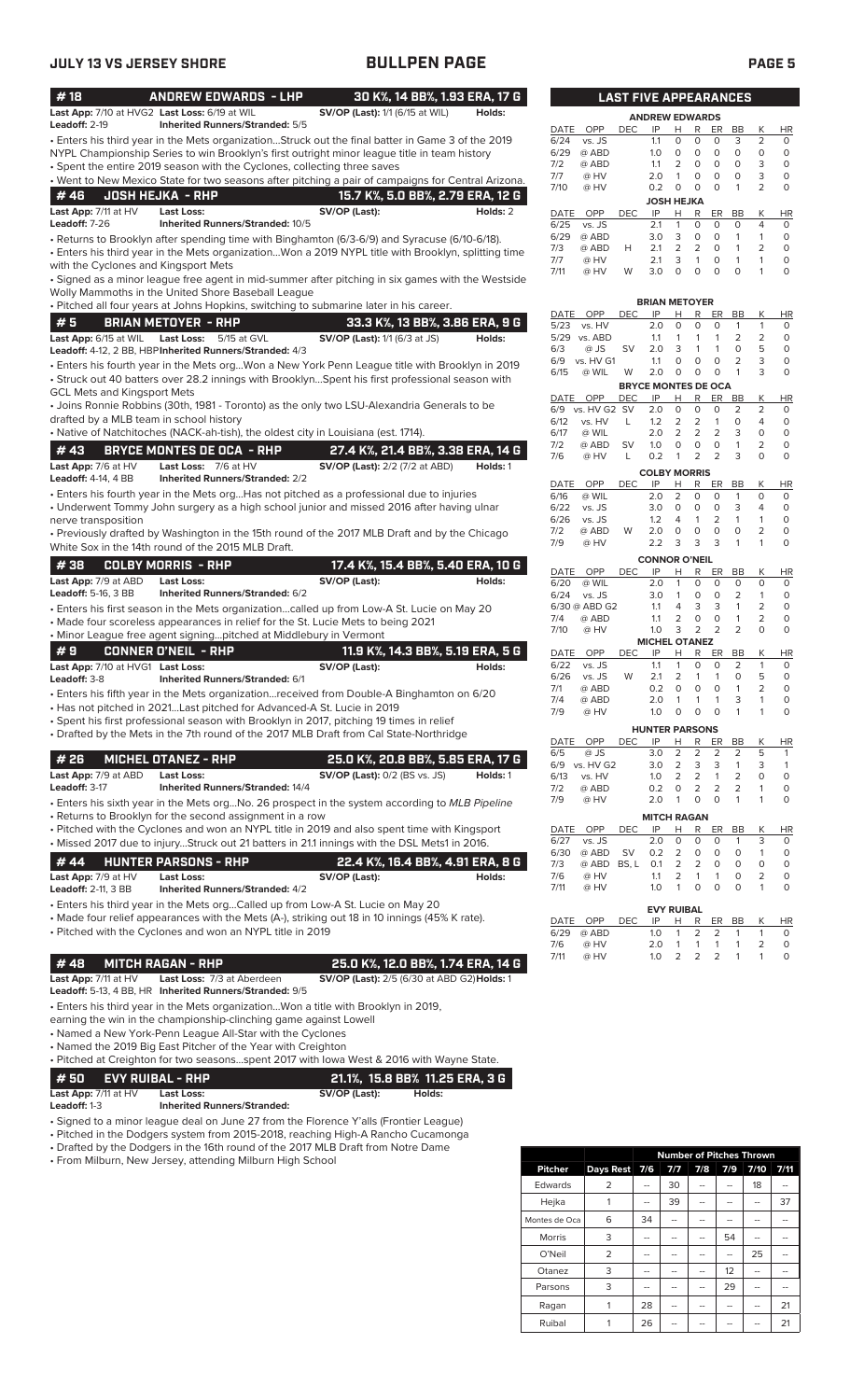### **JULY 13 VS JERSEY SHORE HIGH/LOW & CHARTS PAGE 6**

**Name Umpire Date** Joe GenordDylan Bradley 7/9 at HV Ed Blankmeyer Joe Belangia 7/11 at HV

| INDIVIDUAL PITCHING HIGHS                                                   |
|-----------------------------------------------------------------------------|
|                                                                             |
|                                                                             |
| Most Home Runs Allowed, Game4 (2x, Jose Butto, 6/6 at Jersey Shore)         |
|                                                                             |
| Most Strikeouts, Game, Reliever5 (3x, Michel Otanez, 6/26 vs. Jersey Shore) |
|                                                                             |
|                                                                             |
|                                                                             |
| Most Innings Pitched, Game 6 (6x, last: Justin Lasko, 7/3 at Aberdeen)      |
|                                                                             |
|                                                                             |
|                                                                             |

| TEAM PITCHING HIGHS                                                         |  |
|-----------------------------------------------------------------------------|--|
|                                                                             |  |
|                                                                             |  |
|                                                                             |  |
|                                                                             |  |
|                                                                             |  |
|                                                                             |  |
|                                                                             |  |
|                                                                             |  |
|                                                                             |  |
|                                                                             |  |
| Most Strikeouts, Extra Innings  10 (2x, 7/7 at Hudson Valley - 10 innings)  |  |
|                                                                             |  |
|                                                                             |  |
| Fewest Walks Allowed, Game  1 (4x, last, 7/7 at Hudson Valley - 10 innings) |  |
|                                                                             |  |
| Most Pitchers Used, Extra Innings 5 (5/23 vs. Hudson Valley - 12 innings)   |  |

|                                    |                           | <b>TEAM MISCELLANEOUS</b>                                                      |  |
|------------------------------------|---------------------------|--------------------------------------------------------------------------------|--|
|                                    |                           |                                                                                |  |
|                                    |                           | Longest Game, Time, Extra-Inning Game3:30 (6/23 vs. Jersey Shore - 10 innings) |  |
|                                    |                           | Shortest Game, Time, Nine-Inning Game  2:20 (5/18 vs. Hudson Valley)           |  |
|                                    |                           |                                                                                |  |
|                                    |                           |                                                                                |  |
|                                    |                           |                                                                                |  |
|                                    |                           |                                                                                |  |
|                                    |                           |                                                                                |  |
|                                    |                           |                                                                                |  |
|                                    |                           |                                                                                |  |
|                                    |                           |                                                                                |  |
|                                    |                           |                                                                                |  |
| OUTFIELD ASSISTS (9)               |                           | <b>RECORD BREAKDOWN</b>                                                        |  |
| <b>NAME</b><br><b>TOTAL</b>        | (LAST)                    |                                                                                |  |
| 4<br>Duplantis                     | 5/13 at GVL               |                                                                                |  |
| Ashford                            | 7/10 at HV                |                                                                                |  |
| $\frac{2}{1}$<br>Molina<br>Winaker | 5/21 vs. HV<br>5/6 at ASH |                                                                                |  |
| <b>Bohanek</b><br>1                | 7/6 at HV                 |                                                                                |  |
|                                    |                           |                                                                                |  |
|                                    |                           |                                                                                |  |
|                                    |                           |                                                                                |  |
|                                    |                           |                                                                                |  |
|                                    |                           |                                                                                |  |
| UNIFORM RECORDS                    |                           |                                                                                |  |
|                                    |                           |                                                                                |  |
| <b>Home White</b>                  | $3-3$                     |                                                                                |  |
| <b>Road Gray</b>                   | $12 - 23$                 |                                                                                |  |
|                                    |                           |                                                                                |  |
| <b>Championship Gold</b>           | $4 - 9$                   |                                                                                |  |
|                                    |                           |                                                                                |  |
| <b>Coney Island</b>                | $0-1$                     |                                                                                |  |
|                                    |                           |                                                                                |  |
|                                    |                           | Do Not Allow a Home Run 12-12                                                  |  |
|                                    |                           | Hit More Home Runs 11-7                                                        |  |
|                                    |                           | Opponent Hits More HRs1-15                                                     |  |
|                                    |                           |                                                                                |  |
|                                    |                           |                                                                                |  |
|                                    |                           |                                                                                |  |
|                                    |                           |                                                                                |  |
|                                    |                           |                                                                                |  |
|                                    |                           |                                                                                |  |
|                                    |                           |                                                                                |  |
|                                    |                           |                                                                                |  |
|                                    |                           | Opponent Scores First9-24                                                      |  |
|                                    |                           |                                                                                |  |
|                                    |                           |                                                                                |  |
|                                    |                           |                                                                                |  |
|                                    |                           |                                                                                |  |
|                                    |                           |                                                                                |  |
|                                    |                           |                                                                                |  |
|                                    |                           | Last Game of Series  4-5                                                       |  |
|                                    |                           |                                                                                |  |
|                                    |                           |                                                                                |  |
|                                    |                           |                                                                                |  |
| <b>EJECTIONS</b>                   |                           | vs LHP Starters 8-11                                                           |  |

Come from Behind Wins 10 (6/30 at ABD) Wins in Last At-Bat...............4 (6/26 vs. JS) Walk-off Wins .....................2 (6/23 vs. JS)

vs. LHP Starters..........................................8-11

vs. RHP Starters.

**MISC. WINS**

| INDIVIDUAL BATTING HIGHS                                                    |
|-----------------------------------------------------------------------------|
|                                                                             |
|                                                                             |
|                                                                             |
|                                                                             |
|                                                                             |
|                                                                             |
|                                                                             |
| Home Runs, Consecutive Games Three games (2x, last: Luke Ritter, 6/18-6/21) |
|                                                                             |
|                                                                             |
|                                                                             |
|                                                                             |
|                                                                             |
|                                                                             |
|                                                                             |
| Most Extra-Base Hits, Game 3 (3x, Cody Bohanek, 6/15 at Wilmington)         |
|                                                                             |
| <b>TEAM BATTING HIGHS</b>                                                   |
|                                                                             |
|                                                                             |
|                                                                             |
|                                                                             |
|                                                                             |
|                                                                             |
|                                                                             |
|                                                                             |
|                                                                             |
|                                                                             |
|                                                                             |
|                                                                             |
|                                                                             |
|                                                                             |
|                                                                             |
|                                                                             |
|                                                                             |
|                                                                             |
|                                                                             |

LOB, Extra Innings........................................................13 (6/23 vs. Jersey Shore - 10 innings) .3 (5x, 7/7 at Hudson Valley - 10 innings)

### **FIELDING**

Most Errors, Team, Game...............................................................................6 (5/7 at Asheville) Most Errors, Individual, Game......................2 (6x, last: Brett Baty, 6/11 vs. Hudson Valley) Most Double Plays Turned, Nine-Inning Game.......................... 3 (5/19 vs. Hudson Valley) Consecutive Errorless Games, Team.

**STARTERS BY POSITION**

**C-** Alvarez (18), Uriarte (18), Mena (12), Senger (9)

**1B-** Genord (41), Vasquez (7), Ritter (5), Bohanek (3), Winaker (2)

**2B-** Ritter (37), Walters (12), Gonzalez (5), Tiberi (1), Struble (1), McNeil (1), Bohanek (1)

**3B-** Baty (41), Bohanek (9), Tiberi (7), Gonzalez (1)

**SS-** Mauricio (46), Bohanek (5), Walters (4), Gonzalez (3)

**LF-** Duplantis (32), Tiberi (12), Bohanek (4), Vasquez (4), Baty (3), Winaker (1), Ashford (1), Struble (1)

**CF-** Hernandez (23), Duplantis (18), Mangum (8), Hernandez (8), Molina (6), Ota (2), Ashford (1)

**RF-** Ashford (23), Struble (11), Molina (10), Bohanek (5), Winaker (4), Hernandez (4), Ota (1)

**DH-** Alvarez (16), Baty (7), Genord (6), Mauricio (5), Ritter (4), Bohanek (3), Tiberi (3), Hernandez (3), Senger (2), Mena (2), Walters (2), Vasquez (2), Mangum (1), Ashford (1), Struble (1)

### **STARTERS BY BATTING ORDER**

**1st -** Duplantis (45), Bohanek (4), Struble (3), Tiberi (2), Mangum (2), Ashford (1), McNeil (1)

**2nd -** Bohanek (15), Mauricio (10), Ashford (6), Mangum (5), Duplantis (5), Winaker (4), Gonzalez (3), Tiberi (3), Struble (3), Walters (2), Alvarez (2), Ritter (1)

**3rd -** Mauricio (43), Baty (15)

**4th-** Baty (36), Ritter (9), Alvarez (9), Genord (2), Vasquez (2)

**5th-** Alvarez (24), Ritter (14), Genord (5), Senger (4), Ashford (4), Bohanek (3), Ota (2), Hernandez (1), Vasquez (1)

**6th-** Ritter (18), Genord (12), Ashford (10), Bohanek (4), Hernandez (3), Senger (3), Mena (2), Winaker (2), Ota (1), Tiberi (1), Uriarte (1)

**7th-** Genord (22), Tiberi (5), Vasquez (4), Bohanek (4), Gonzalez (4), Senger (3), Uriarte (3), Ashford (3), Ritter (3), Hernandez (2), Walters (2), Mena (2), Winaker (1)

**8th-** Tiberi (11), Hernandez (10), Uriarte (7), Genord (6), Vasquez (6), Walters (6), Mena (6), Ashford (2), Senger (1), Molina (1), Struble (1), Gonzalez (1)

**9th-** Molina (15), Hernandez (14), Walters (7), Uriarte (7), Struble (5), Mena (4), Mangum (2), Struble (2), Tiberi (1), Gonzalez (1)

|             | <b>CATCHERS STEALING</b> |     |            |             | <b>MULTI-RUN INNINGS</b> |                     |  |  |  |
|-------------|--------------------------|-----|------------|-------------|--------------------------|---------------------|--|--|--|
| <b>Name</b> | CS                       | АТТ | <b>PCT</b> | <b>Runs</b> | <b>Times</b>             | Last                |  |  |  |
| Alvarez     | 6                        | 29  | 21%        | 6           |                          | 8th, 7/11 at HV     |  |  |  |
| Mena        | 3                        | 15  | 20%        | 5           |                          | 3rd, 6/30 at ABD G2 |  |  |  |
| Senger      |                          | 10  | 20%        |             | 4                        | 8th, 6/26 vs. JS    |  |  |  |
| Uriarte     |                          | 29  | 38%        | 3           | 19                       | 6th, 7/6 at HV      |  |  |  |
| Team        | フフ                       | 83  | 27%        |             | 32                       | 9th, 7/9 at HV      |  |  |  |

|                                        |    | 2 | $3 \mid 4$ |                                           |  |  | 5 6 7 8 9 10 + TOTALS |
|----------------------------------------|----|---|------------|-------------------------------------------|--|--|-----------------------|
| OPPONENTS 34 37 52 44 22 35 21 37 16 5 |    |   |            |                                           |  |  | 298                   |
| <b>BKLYN</b>                           | 31 |   |            | 20   22   33   22   30   26   38   16   6 |  |  | 246                   |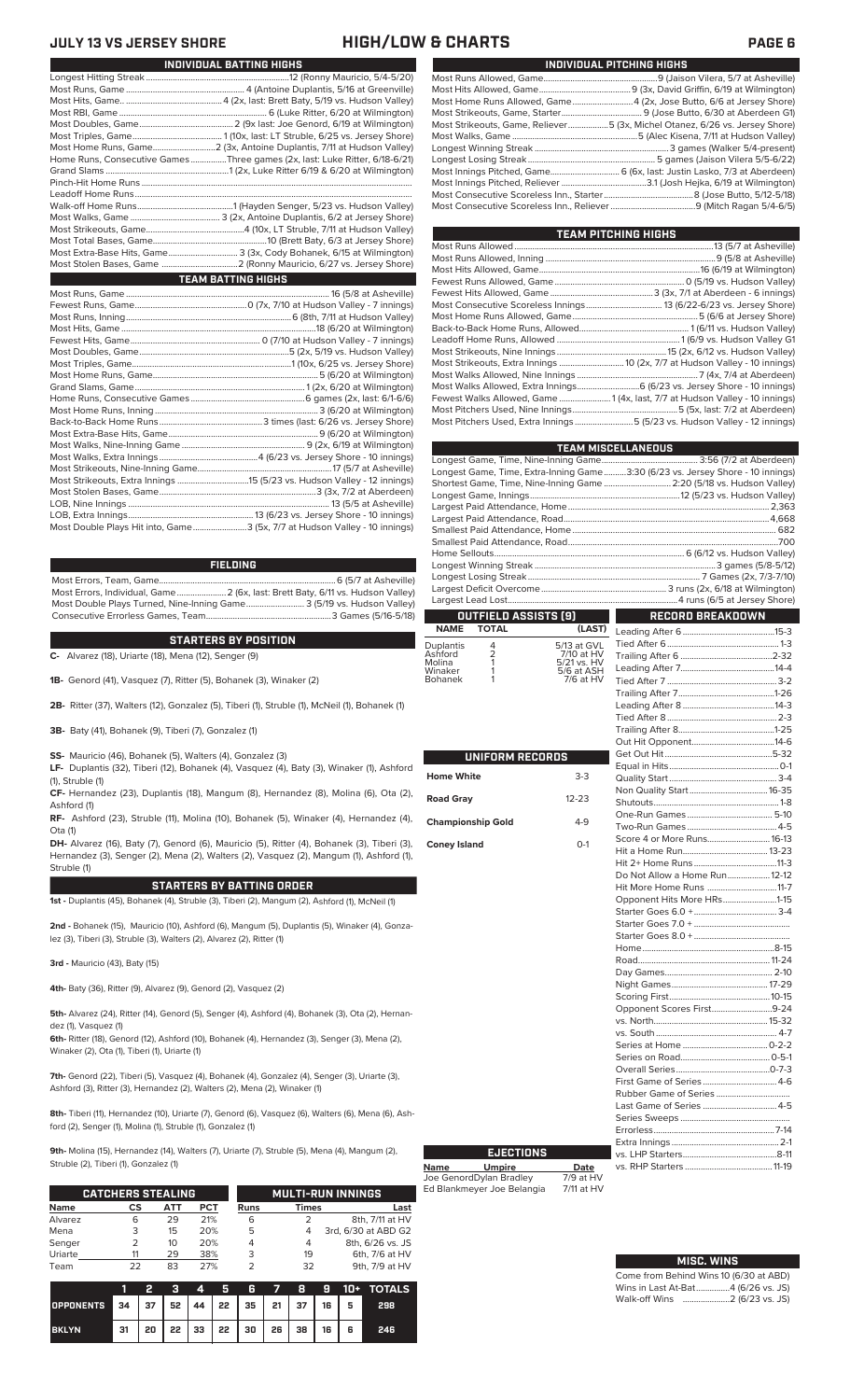# **JULY 13 VS JERSEY SHORE GAME BY GAME RESULTS**

|--|--|

| <b>GAME-BY-GAME RESULTS</b> |                |                                              |                |                   |                  |                   |                  |                                                                         |                                                  |                         |              |                   |
|-----------------------------|----------------|----------------------------------------------|----------------|-------------------|------------------|-------------------|------------------|-------------------------------------------------------------------------|--------------------------------------------------|-------------------------|--------------|-------------------|
| <b>DATE</b>                 | GM#            | OPPONENT                                     | W-L/TIME SCORE |                   | <b>RECORD</b>    | <b>POSITION</b>   | GA/GB            | <b>WINNING PITCHER</b>                                                  | <b>LOSING PITCHER</b>                            | <b>SAVE</b>             | <b>TIME</b>  | <b>ATTENDANCE</b> |
| 5/4                         | $\mathbf{1}$   | at Asheville                                 | W              | $8 - 2$           | $1-0$            | T <sub>1st</sub>  | $+1$             | Josh Walker (1-0)                                                       | Blair Henley (0-1)                               |                         | 3:16         | 1,200             |
| 5/5                         | $\overline{2}$ | at Asheville                                 | L              | $6-1$             | $1 - 1$          | T <sub>2</sub> nd | $-1$             | Chandler Casey (1-0)                                                    | Jose Butto (1-0)                                 |                         | 3:26         | 1,200             |
| 5/6                         | 3              | at Asheville                                 | L              | $11 - 4$          | $1 - 2$          | T3rd              | $-2$             | Matt Ruppenthal (1-0)                                                   | Oscar Rojas (0-1)                                |                         | 3:10         | 1,200             |
| 5/7                         | 4              | at Asheville                                 | L              | $13 - 7$          | $1 - 3$          | T3rd              | -3               | R.J. Freure (1-0)                                                       | Jaison Vilera (0-1)                              |                         | 3:44         | 1,200             |
| 5/8                         | 5              | at Asheville                                 | W              | $16-12$           | $2 - 3$          | T3rd              | -3               | Alec Kisena (1-0)                                                       | Juan Pablo Lopez (1-0)                           |                         | 3:52         | 1,200             |
| 5/9                         |                | at Asheville                                 |                |                   |                  |                   |                  | Cancelled due to non-COVID-related illness                              |                                                  |                         |              |                   |
| 5/10                        |                | OFF DAY                                      |                |                   |                  |                   |                  |                                                                         |                                                  |                         |              |                   |
| 5/11                        | 6              | at Greenville                                | W              | $6-1$             | $3 - 3$          | 2 <sub>nd</sub>   | $-2.5$           | Josh Walker (2-0)                                                       | Jay Groome (0-2)                                 |                         | 3:00         | 1,995             |
| 5/12                        | 7              | at Greenville                                | W              | $3-2$             | $4 - 3$          | 2 <sub>nd</sub>   | $-1.5$           | Brian Metoyer (1-0)                                                     | Yusniel Padron-Artilles (0-2)                    | Mitch Ragan (1)         | 3:14         | 1,819             |
| 5/13                        | 8              | at Greenville                                | L              | $8 - 2$           | $4 - 4$          | 2nd               | $-2.5$           | Chris Murphy (1-1)                                                      | Oscar Rojas (0-2)                                |                         | 3:21         | 2,485             |
| 5/14                        | 9              | at Greenville                                | L              | $5-1$             | $4 - 5$          | 4th               | $-2.5$           | Brayan Bello (2-0)                                                      | Alec Kisena (1-1)                                |                         | 2:54<br>2:52 | 2,732             |
| 5/15                        | 10             | at Greenville                                | L              | $8 - 4$           | $4-6$            | 4th               | $-3.5$           | Yorvin Pantoja (1-0)                                                    |                                                  | Brian Metoyer (1-1)     |              | 2,883             |
| 5/16                        | 11             | at Greenville                                | L              | $10 - 9$          | $4 - 7$          | 4th               | $-3.5$           | Jake Wallace (1-0)                                                      | Eric Orze (0-1)                                  |                         | 3:09         | 2,818             |
| 5/17                        |                | OFF DAY                                      |                |                   |                  |                   |                  |                                                                         |                                                  |                         |              |                   |
| 5/18<br>5/19                | 12             | <b>Hudson Valley</b>                         | L<br>W         | $4-3$<br>$14-0$   | $4 - 8$<br>$5-8$ | 5th               | $-4.5$           | Zach Greene (1-1)                                                       | Andrew Edwards (0-1)                             |                         | 2:29         | 1,315<br>810      |
| 5/20                        | 13             | <b>Hudson Valley</b><br><b>Hudson Valley</b> |                | $6-1$             | $5-9$            | 5th<br>5th        | $-3.5$<br>$-3.5$ | Allan Winans (1-0)<br>Luis Medina (2-0)                                 | Jhony Brito (0-1)<br>Jaison Vilera (0-2)         |                         | 3:01<br>2:42 | 682               |
| 5/21                        | 14<br>15       | <b>Hudson Valley</b>                         | L<br>W         | 4-1               | $6-9$            | 5th               | $-3.5$           | Josh Walker (3-0)                                                       | Josh Maciejewski (2-1)                           | Eric Orze (1)           | 2:33         | 998               |
| 5/22                        | 16             | <b>Hudson Valley</b>                         | L              | $5-3$             | $6-10$           | 5th               | $-4.5$           | Ken Waldichuk (1-0)                                                     | Cam Opp (0-1)                                    |                         | 3:14         | 1,624             |
| 5/23                        | 17             | <b>Hudson Valley</b>                         | W              | $6-5(12)$         | $7-10$           | 5th               | $-3.5$           | Josh Hejka (1-0)                                                        | Zach Greene (1-2)                                |                         | 3:24         | 1,261             |
| 5/24                        |                | OFF DAY                                      |                |                   |                  |                   |                  |                                                                         |                                                  |                         |              |                   |
| 5/25                        | 18             | Aberdeen                                     | L              | $8-1$             | $7 - 11$         | 5th               | $-4.5$           | Drew Rom (2-0)                                                          | Oscar Rojas (0-3)                                |                         | 2:52         | 861               |
| 5/26                        | 19             | Aberdeen                                     |                |                   |                  |                   |                  | 5/26 game postponed due to rain, makeup scheduled for doubleheader 5/27 |                                                  |                         |              |                   |
| 5/27                        | 19             | Aberdeen                                     | г              | $6-2(7)$          | $7-12$           | 5th               | $-5.5$           | Grayson Rodriguez (3-0)                                                 | Jaison Vilera (0-3)                              |                         | 2:14         |                   |
|                             | 20             | Aberdeen                                     | г              | $10-1(7)$         | $7-13$           | 5th               | $-6.5$           | Morgan McSweeney (2-0)                                                  | Cam Opp (0-2)                                    |                         | 2:37         | 926               |
| 5/28                        | 21             | Aberdeen                                     |                |                   |                  |                   |                  | 5/28 game postponed due to rain, makeup scheduled for doubleheader 8/25 |                                                  |                         |              |                   |
| 5/29                        | 21             | Aberdeen                                     | г              | $4-1$             | $7-14$           | 5th               | $-7.5$           | <b>Garrett Stallings (3-1)</b>                                          | Alec Kisena (1-2)                                | Connor Gillispie (1)    | 2:52         | 1,509             |
| 5/30                        | 22             | Aberdeen                                     |                |                   |                  |                   |                  | 5/30 game posted to a later date to be determined                       |                                                  |                         |              |                   |
| 5/31                        |                | OFF DAY                                      |                |                   |                  |                   |                  |                                                                         |                                                  |                         |              |                   |
|                             |                |                                              |                |                   |                  |                   |                  | MAY [7-14]                                                              |                                                  |                         |              |                   |
| 6/1                         | 22             | at Jersey Shore                              | W              | $11 - 5$          | $8-14$           | T4th              | $-7.5$           | Jose Butto (1-1)                                                        | Josh Hendrickson (0-1)                           |                         | 3:03         | 2,077             |
| 6/2                         | 23             | at Jersey Shore                              | L              | $4-1$             | $8 - 15$         | 5th               | $-8.5$           | Carlo Reyes (1-0)                                                       | Justin Lasko (0-1)                               | Blake Brown (1)         | 2:44         | 1,591             |
| 6/3                         | 24             | at Jersey Shore                              | W              | $6 - 4$           | $9-15$           | 4th               | $-8.5$           | Bryce Montes de Oca (1-0)                                               | Jack Perkins (0-1)                               | Brian Metoyer (1)       | 3:15         | 1,473             |
| 6/4                         | 25             | at Jersey Shore                              | L              | $5-4(7)$          | $9-16$           | 5th               | $-9.0$           | Aneurys Zabala (2-2)                                                    | Allan Winans (1-1)                               |                         | 2:12         | 2,399             |
| 6/5                         | 26             | at Jersey Shore                              | Г              | $5 - 4$           | $9 - 17$         | 5th               | $-9.0$           | Mike Adams (1-1)                                                        | Mitch Ragan (0-1)                                |                         | 2:36         | 2,122             |
| 6/6                         | 27             | at Jersey Shore                              | L              | $11-6$            | $9-18$           | 5th               | $-9.5$           | Nick Lackney (1-0)                                                      | Jose Butto (1-2)                                 |                         | 3:31         | 2,041             |
| $6/7$                       |                | OFF DAY                                      |                |                   |                  |                   |                  |                                                                         |                                                  |                         |              |                   |
| 6/9                         | 28             | <b>Hudson Valley</b>                         | L              | $3-2(7)$          | $9-19$           | 5th               | $-10.5$          | Tanner Myatt (1-0)                                                      | Justin Lasko (0-2)                               | Justin Wilson (1)       | 2:22         |                   |
|                             | 29             | <b>Hudson Valley</b>                         | W              | $5-3(7)$          | 10-19            | 5th               | $-9.5$           | Eric Orze (1-1)                                                         | Luis Medina (2-1)                                | Bryce Montes de Oca (1) | 2:02         | 1,211             |
| 6/10                        | 30             | <b>Hudson Valley</b>                         | L              | $1-0$             | 10-20            | 5th               | $-9.5$           | <b>Barrett Loseke (2-1)</b>                                             | Cam Opp (0-3)                                    | Zach Greene (1)         | 2:37         | 1,396             |
| 6/11                        | 31             | <b>Hudson Valley</b>                         | L              | $8-0$             | $10 - 21$        | 5th               | -9.5             | Ken Waldichuk (2-0)                                                     | Jaison Vilera (0-4)                              |                         | 3:06         | 1,597             |
| 6/12                        | 32             | <b>Hudson Valley</b>                         | г              | $5-4$             | 10-22            | 5th               | $-9.5$           | Nelson Alvarez (2-0)                                                    | Bryce Montes de Oca (1-1)                        | Justin Wilson (2)       | 3:22         | 2,194             |
| 6/13                        | 33             | <b>Hudson Valley</b>                         | г              | $5-0$             | $10 - 23$        | 5th               | $-9.5$           | Hayden Wesneski (1-1)                                                   | Allan Winans (1-2)                               |                         | 2:50         | 1,749             |
| 6/14                        |                | OFF DAY                                      |                |                   |                  |                   |                  |                                                                         |                                                  |                         |              |                   |
| 6/15                        | 34             | at Wilmington                                | W              | $3-1$             | $11 - 23$        | 5th               | $-8.5$           | Brian Metoyer (2-1)                                                     | Zach Brzykcy (2-1)                               | Andrew Edwards (1)      | 2:21         | 1,188             |
| 6/16                        | 35             | at Wilmington                                | L              | $5 - 2$           | $11 - 24$        | 5th               | $-9.5$           | Amos Willingham (1-0)                                                   | Eric Orze (1-2)                                  | Reid Schaller (3)       | 2:51         | 700               |
| 6/17                        | 36             | at Wilmington                                | L              | $8 - 4$           | $11 - 25$        | 5th               | $-10.5$          | Joan Adon (3-1)                                                         | Alec Kisena (1-3)                                |                         | 2:54         | 1,009             |
| 6/18                        | 37             | at Wilmington                                | W              | $7 - 5$           | $12 - 25$        | 5th               | $-10$            | Mitch Ragan (1-1)                                                       | Reid Schaller (1-1)                              |                         | 2:52         | 2,565             |
| 6/19<br>6/20                | 38<br>39       | at Wilmington<br>at Wilmington               | L<br>W         | $9 - 8$<br>$13-1$ | 12-26<br>13-26   | 5th<br>5th        | $-11$<br>$-11$   | Christian Vann (2-0)<br>Justin Lasko (1-2)                              | Andrew Edwards (0-2)<br>Alfonso Hernanndez (0-1) |                         | 3:26<br>2:44 | 1,899<br>2,722    |
| 6/21                        |                | OFF DAY                                      |                |                   |                  |                   |                  |                                                                         |                                                  |                         |              |                   |
| 6/22                        | 40             | <b>Jersey Shore</b>                          | L              | $7-5$             | 13-27            | 5th               | $-12$            | Manuel Silva (1-0)                                                      | Jaison Vilera (0-5)                              | Aneurys Zabala (3)      | 3:01         | 2,307             |
| 6/23                        | 41             | <b>Jersey Shore</b>                          | W              | $3-2(10)$         | 14-27            | 5th               | $-12$            | Mitch Ragan (2-1)                                                       | Andrew Brown (2-2)                               |                         | 3:30         | 1,595             |
| 6/24                        | 42             | <b>Jersey Shore</b>                          | L              | $3-0$             | 14-28            | 5th               | $-13$            | Kevin Gowdy (2-3)                                                       | Jose Butto (1-3)                                 | Blake Brown (2)         | 2:52         | 1,906             |
| 6/25                        | 43             | <b>Jersey Shore</b>                          | W              | $7-2$             | 15-28            | 5th               | $-13$            | Cam Opp (1-3)                                                           | Jonathan Hughes (2-3)                            |                         | 2:44         | 2,194             |
| 6/26                        | 44             | <b>Jersey Shore</b>                          | W              | $8-5$             | 16-28            | 5th               | $-13$            | Michel Otanez (1-0)                                                     | Mark Potter (0-2)                                |                         | 3:13         | 2,363             |
| 6/27                        | 45             | <b>Jersey Shore</b>                          | L              | $3-0$             | 16-29            | 5th               | $-13$            | Dominic Pipkin (2-0)                                                    | Justin Lasko (1-3)                               | Blake Brown (3)         | 2:43         | 2,253             |
| 6/28                        |                | OFF DAY                                      |                |                   |                  |                   |                  |                                                                         |                                                  |                         |              |                   |
| 6/29                        | 46             | at Aberdeen                                  | L              | $7-3$             | 16-30            | 5th               | $-14$            | Garrett Stallings (4-3)                                                 | Alec Kisena (1-4)                                | Garrett Farmer (4)      | 2:40         | 1,347             |
| 6/30                        | 47             | at Aberdeen                                  | L              | $2-1(7)$          | 16-31            | 5th               | $-14.5$          | Clayton McGinness (1-1)                                                 | Jose Butto (1-4)                                 | Logan Gillaspie (1)     | 1:53         |                   |
|                             | 48             | at Aberdeen                                  | W              | $7-6(7)$          | 17-31            | 5th               | $-14.5$          | Jaison Vilera (1-5)                                                     | Kade Strowd (0-2)                                | Mitch Ragan (2)         | 2:31         | 2,405             |
|                             |                |                                              |                |                   |                  |                   |                  | <b>JUNE [10-17]</b>                                                     |                                                  |                         |              |                   |
| 7/1                         | 49             | at Aberdeen                                  | L              | $2-0(6)$          | 17-32            | 5th               | $-15$            | Drew Rom (5-0)                                                          | Cam (1-4)                                        |                         | 1:50         | 1,077             |
| 7/2                         | 50             | at Aberdeen                                  | W              | $6 - 5$           | 18-32            | 5th               | $-14$            | Colby Morris (1-0)                                                      | Connor Gillispie (4-4)                           | Bryce Montes de Oca (2) | 3:56         | 2,004             |
| 7/3                         | 51             | at Aberdeen                                  | L              | $4 - 3$           | 18-33            | 5th               | $-14.5$          | Xavier Moore (1-0)                                                      | Mitch Ragan (2-2)                                |                         | 3:00         | 4,668             |
| 7/4                         | 52             | at Aberdeen                                  | L              | $7 - 2$           | 18-34            | 5th               | $-15.5$          | Garrett Stallings (5-3)                                                 | Alec Kisena (1-5)                                |                         | 2:31         | 3,001             |
| 7/5                         |                | OFF DAY                                      |                |                   |                  |                   |                  |                                                                         |                                                  |                         |              |                   |
| 7/6                         | 53             | at Hudson Valley                             | L              | $9 - 7$           | 18-35            | 5th               | $-16.5$          | Charlie Ruegger (4-4)                                                   | Bryce Montes de Oca (1-2)                        | Derek Craft (2)         | 3:15         | 1,687             |
| 7/7                         | 54             | at Hudson Valley                             | L              | $3-2(10)$         | 18-36            | 5th               | $-17.5$          | Barrett Loseke (3-1)                                                    | Josh Hejka (1-1)                                 |                         | 2:55         | 2,688             |
| 7/8                         | 55             | at Hudson Valley 7:05 p.m.                   |                |                   |                  |                   |                  | Game postponed due to rain, doubleheader scheduled for 7/10             |                                                  |                         |              |                   |
| 7/9                         | 55             | at Hudson Valley                             | L              | $6 - 4$           | 18-37            | 5th               | $-18.5$          | Jhony Brito (3-3)                                                       | Cam Opp (1-5)                                    |                         | 3:06         | 3,896             |
| 7/10                        | 56             | at Hudson Valley                             | L              | $7-1(7)$          | 18-38            | 5th               | $-19.5$          | Mitch Spence (3-1)                                                      | Connor Grey (0-1)                                |                         | 2:22         |                   |
|                             | 57             | at Hudson Valley                             | L              | $5-0(7)$          | 18-39            | 5th               | $-20.5$          | Nick Ernst (4-0)                                                        | Justin Lasko (1-4)                               |                         | 2:03         | 3,111             |
| 7/11                        |                | 58 at Hudson Valley                          | W              | $10-3$            | 19-39            | 5th               | $-19.5$          | Josh Hejka (2-1)                                                        | Shawn Semple (3-1)                               |                         | 3:20         | 2,892             |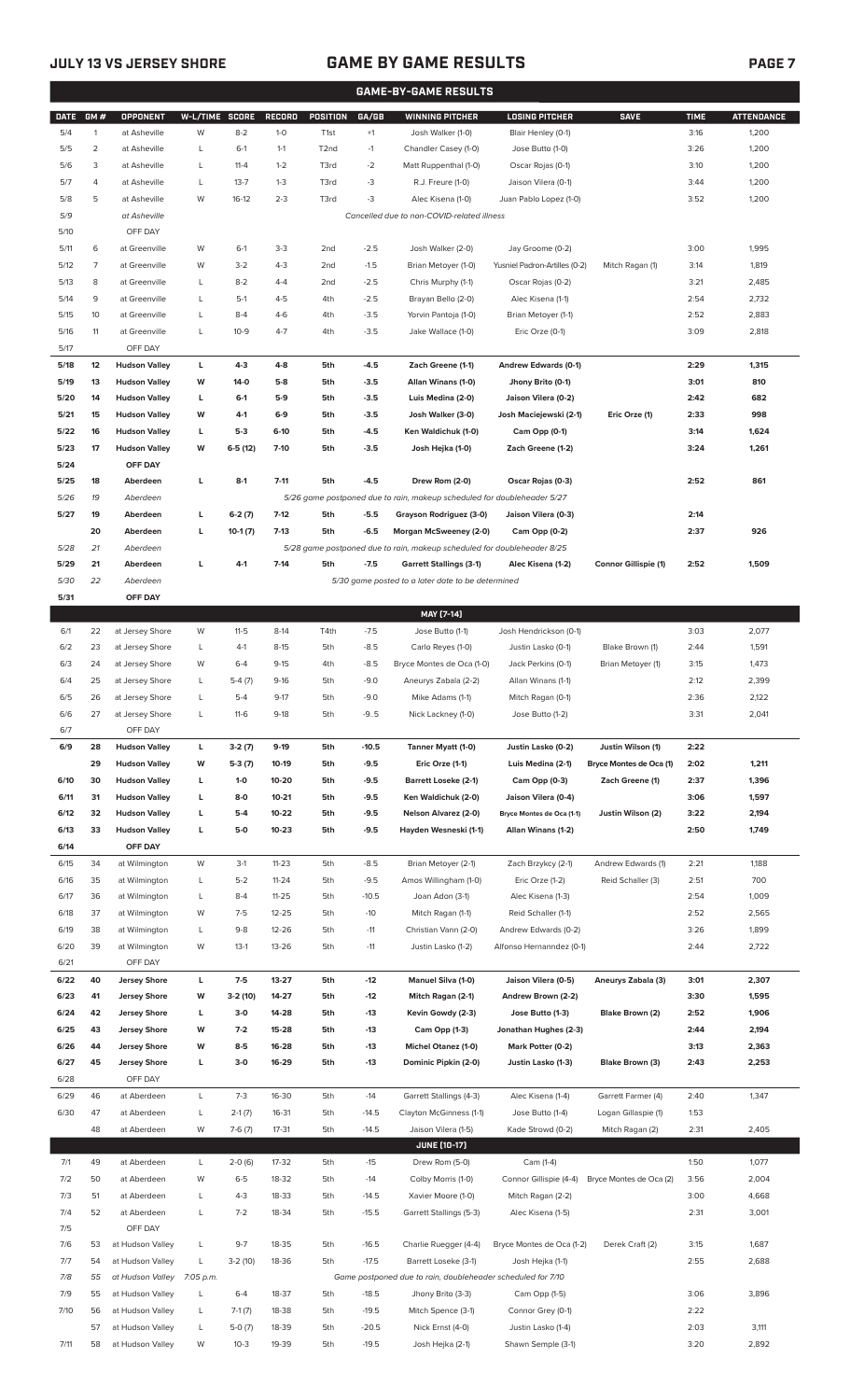# **JULY 13 VS JERSEY SHORE GAME-BY-GAME PAGE 8**

| DATE GM # |     | OPPONENT                   | W-L/TIME SCORE | RECORD | GA/GB<br>POSITION | <b>WINNING PITCHER</b> | <b>LOSING PITCHER</b> | <b>SAVE</b> | <b>TIME</b> | <b>ATTENDANCE</b> |
|-----------|-----|----------------------------|----------------|--------|-------------------|------------------------|-----------------------|-------------|-------------|-------------------|
| 7/12      |     | OFF DAY                    |                |        |                   |                        |                       |             |             |                   |
| 7/13      | 59  | <b>Jersey Shore</b>        | 6:30 p.m.      |        |                   |                        |                       |             |             |                   |
| 7/14      | 60  | <b>Jersey Shore</b>        | 6:30 p.m.      |        |                   |                        |                       |             |             |                   |
| 7/15      | 61  | <b>Jersey Shore</b>        | 6:30 p.m.      |        |                   |                        |                       |             |             |                   |
| 7/16      | 62  | <b>Jersey Shore</b>        | 7:00 p.m.      |        |                   |                        |                       |             |             |                   |
| 7/17      | 63  | <b>Jersey Shore</b>        | 6:00 p.m.      |        |                   |                        |                       |             |             |                   |
| 7/18      | 64  | <b>Jersey Shore</b>        | 4:00 p.m.      |        |                   |                        |                       |             |             |                   |
| 7/19      |     | OFF DAY                    |                |        |                   |                        |                       |             |             |                   |
| 7/20      | 65  | Wilmington                 | 6:30 p.m.      |        |                   |                        |                       |             |             |                   |
| 7/21      | 66  | Wilmington                 | 6:30 p.m.      |        |                   |                        |                       |             |             |                   |
| 7/22      | 67  | Wilmington                 | 6:30 p.m.      |        |                   |                        |                       |             |             |                   |
| 7/23      | 68  | Wilmington                 | 7:00 p.m.      |        |                   |                        |                       |             |             |                   |
| 7/24      | 69  | Wilmington                 | 6:00 p.m.      |        |                   |                        |                       |             |             |                   |
| 7/25      | 70  | Wilmington                 | 4:00 p.m.      |        |                   |                        |                       |             |             |                   |
| 7/26      |     | OFF DAY                    |                |        |                   |                        |                       |             |             |                   |
| 7/27      | 71  | at Jersey Shore            | 7:05 p.m.      |        |                   |                        |                       |             |             |                   |
| 7/28      | 72  | at Jersey Shore            | 7:05 p.m.      |        |                   |                        |                       |             |             |                   |
| 7/29      | 73  | at Jersey Shore            | 7:05 p.m.      |        |                   |                        |                       |             |             |                   |
| 7/30      | 74  | at Jersey Shore            | 7:05 p.m.      |        |                   |                        |                       |             |             |                   |
| 7/31      | 75  | at Jersey Shore            | 7:05 p.m.      |        |                   |                        |                       |             |             |                   |
|           |     |                            |                |        |                   | <b>JULY</b> [2-8]      |                       |             |             |                   |
| 8/1       | 76  | at Jersey Shore            | 1:05 p.m.      |        |                   |                        |                       |             |             |                   |
| 8/2       |     | OFF DAY                    |                |        |                   |                        |                       |             |             |                   |
| 8/3       | 77  | <b>Hudson Valley</b>       | 6:30 p.m.      |        |                   |                        |                       |             |             |                   |
| 8/4       | 78  | <b>Hudson Valley</b>       | 6:30 p.m.      |        |                   |                        |                       |             |             |                   |
| 8/5       | 79  | <b>Hudson Valley</b>       | 6:30 p.m.      |        |                   |                        |                       |             |             |                   |
| 8/6       | 80  | <b>Hudson Valley</b>       |                |        |                   |                        |                       |             |             |                   |
|           |     |                            | 7:00 p.m.      |        |                   |                        |                       |             |             |                   |
| 8/7       | 81  | <b>Hudson Valley</b>       | 6:00 p.m.      |        |                   |                        |                       |             |             |                   |
| 8/8       | 82  | <b>Hudson Valley</b>       | 4:00 p.m.      |        |                   |                        |                       |             |             |                   |
| 8/9       |     | OFF DAY                    |                |        |                   |                        |                       |             |             |                   |
| 8/10      | 83  | at Wilmington              | 7:05 p.m.      |        |                   |                        |                       |             |             |                   |
| 8/11      | 84  | at Wilmington              | 7:05 p.m.      |        |                   |                        |                       |             |             |                   |
| 8/12      | 85  | at Wilmington              | 7:05 p.m.      |        |                   |                        |                       |             |             |                   |
| 8/13      | 86  | at Wilmington              | 7:05 p.m.      |        |                   |                        |                       |             |             |                   |
| 8/14      | 87  | at Wilmington              | 6:05 p.m.      |        |                   |                        |                       |             |             |                   |
| 8/15      | 88  | at Wilmington              | 1:05 p.m.      |        |                   |                        |                       |             |             |                   |
| 8/16      |     | OFF DAY                    |                |        |                   |                        |                       |             |             |                   |
| 8/17      | 89  | at Hudson Valley 7:05 p.m. |                |        |                   |                        |                       |             |             |                   |
| 8/18      | 90  | at Hudson Valley           | 7:05 p.m.      |        |                   |                        |                       |             |             |                   |
| 8/19      | 91  | at Hudson Valley           | 7:05 p.m.      |        |                   |                        |                       |             |             |                   |
| 8/20      | 92  | at Hudson Valley           | 7:05 p.m.      |        |                   |                        |                       |             |             |                   |
| 8/21      | 93  | at Hudson Valley           | 6:05 p.m.      |        |                   |                        |                       |             |             |                   |
| 8/22      | 94  | at Hudson Valley           | 4:35 p.m.      |        |                   |                        |                       |             |             |                   |
| 8/23      |     | OFF DAY                    |                |        |                   |                        |                       |             |             |                   |
| 8/24      | 95  | Aberdeen                   | 6:30 p.m.      |        |                   |                        |                       |             |             |                   |
| 8/25      | 96  | Aberdeen                   | 5:00 p.m.      |        |                   |                        |                       |             |             |                   |
|           | 97  | Aberdeen                   | DH             |        |                   |                        |                       |             |             |                   |
| 8/26      | 98  | Aberdeen                   | 6:30 p.m.      |        |                   |                        |                       |             |             |                   |
| 8/27      | 99  | Aberdeen                   | 7:00 p.m.      |        |                   |                        |                       |             |             |                   |
| 8/28      | 100 | Aberdeen                   | 6:00 p.m.      |        |                   |                        |                       |             |             |                   |
| 8/29      | 101 | Aberdeen                   | 4:00 p.m.      |        |                   |                        |                       |             |             |                   |
| 8/30      |     | OFF DAY                    |                |        |                   |                        |                       |             |             |                   |
| 8/31      | 102 | Wilmington                 | 6:30 p.m.      |        |                   |                        |                       |             |             |                   |
|           |     |                            |                |        |                   | AUGUST (0-0)           |                       |             |             |                   |
| 9/1       | 103 | Wilmington                 | 6:30 p.m.      |        |                   |                        |                       |             |             |                   |
| 9/2       | 104 | Wilmington                 | 6:30 p.m.      |        |                   |                        |                       |             |             |                   |
| 9/3       | 105 | Wilmington                 | 7:00 p.m.      |        |                   |                        |                       |             |             |                   |
| 9/4       | 106 | Wilmington                 | 6:00 p.m.      |        |                   |                        |                       |             |             |                   |
| 9/5       | 107 | Wilmington                 | 4:00 p.m.      |        |                   |                        |                       |             |             |                   |
| 9/6       |     | OFF DAY                    |                |        |                   |                        |                       |             |             |                   |
| 9/7       | 108 | at Hudson Valley           | 7:05 p.m.      |        |                   |                        |                       |             |             |                   |
| 9/8       | 109 | at Hudson Valley           | 7:05 p.m.      |        |                   |                        |                       |             |             |                   |
| 9/9       | 110 | at Hudson Valley           | 7:05 p.m.      |        |                   |                        |                       |             |             |                   |
| 9/10      | 111 | at Hudson Valley           | 7:05 p.m.      |        |                   |                        |                       |             |             |                   |
| 9/11      | 112 | at Hudson Valley           | 6:05 p.m.      |        |                   |                        |                       |             |             |                   |
| 9/12      | 113 | at Hudson Valley           | 4:35 p.m.      |        |                   |                        |                       |             |             |                   |
| 9/13      |     | OFF DAY                    |                |        |                   |                        |                       |             |             |                   |
| 9/14      | 114 | <b>Jersey Shore</b>        | 6:30 p.m.      |        |                   |                        |                       |             |             |                   |
| 9/15      | 115 | <b>Jersey Shore</b>        | 6:30 p.m.      |        |                   |                        |                       |             |             |                   |
| 9/16      | 116 | <b>Jersey Shore</b>        | 6:30 p.m.      |        |                   |                        |                       |             |             |                   |
| 9/17      | 117 | <b>Jersey Shore</b>        | 7:00 p.m.      |        |                   |                        |                       |             |             |                   |
| 9/18      | 118 | <b>Jersey Shore</b>        | 4:00 p.m.      |        |                   |                        |                       |             |             |                   |
| 9/19      | 119 | <b>Jersey Shore</b>        | 1:00 p.m.      |        |                   |                        |                       |             |             |                   |
|           |     |                            |                |        |                   |                        |                       |             |             |                   |

**SEPTEMBER (0-0)**